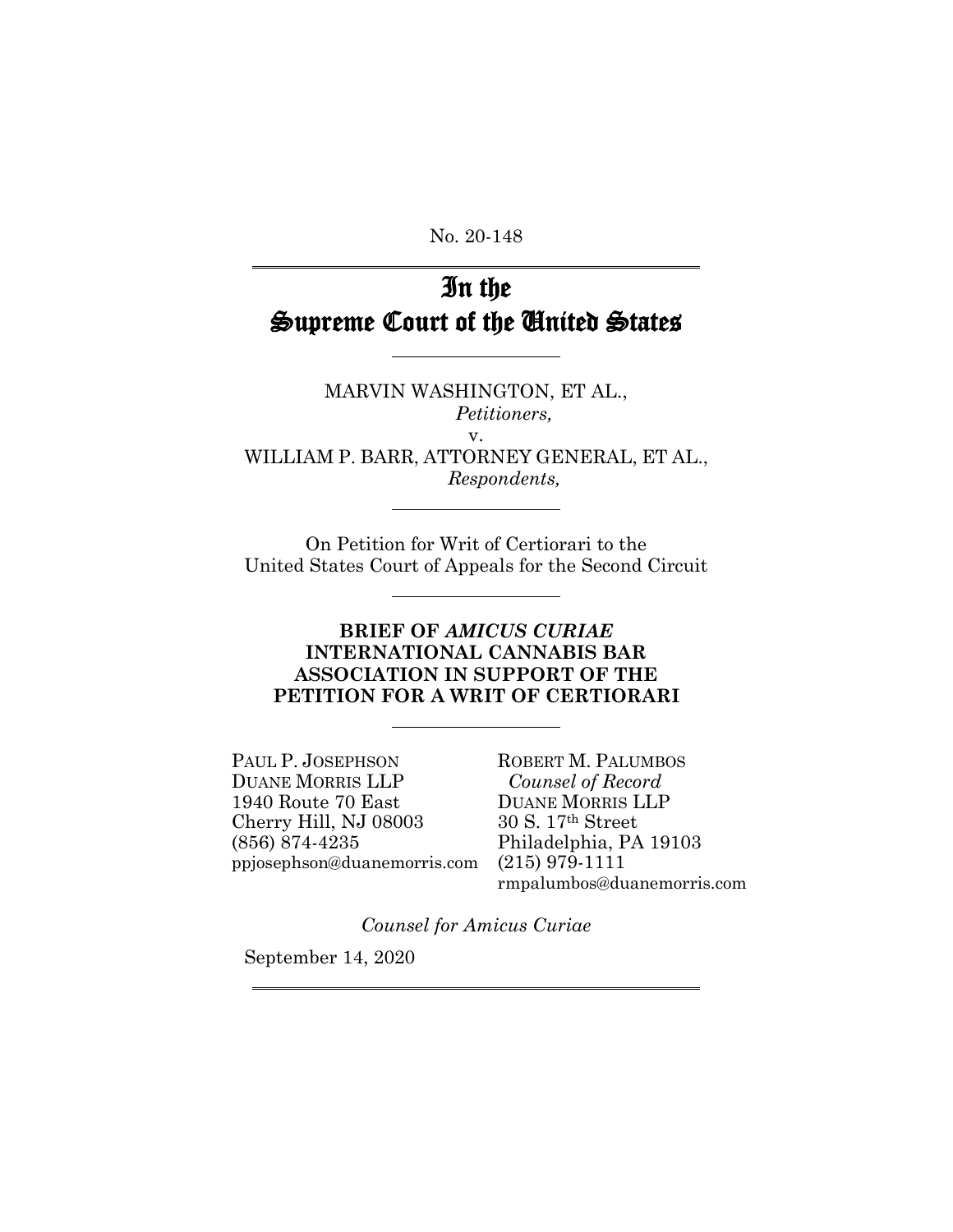# **QUESTIONS PRESENTED**

- 1. DID THE SECOND CIRCUIT ERR IN REQUIRING EXHAUSTION OF ADMINISTRATIVE REMEDIES ONCE IT RECOGNIZED THE HISTORY OF DELAY BY THE DEA AND THE PROSPECT OF IRREPARABLE HARM TO PETITIONERS?
- 2. IS EXHAUSTION OF THE DEA SCHEDULING PROCESS FUTILE BECAUSE THE DEA REFUSES TO ACKNOWLEDGE THE MEDICAL VALUE OF CANNABIS ESTABLISHED BY THE DEPARTMENT OF HEALTH AND HUMAN SERVICES AND ACCEPTED BY THE U.S. PATENT AND TRADEMARK OFFICE?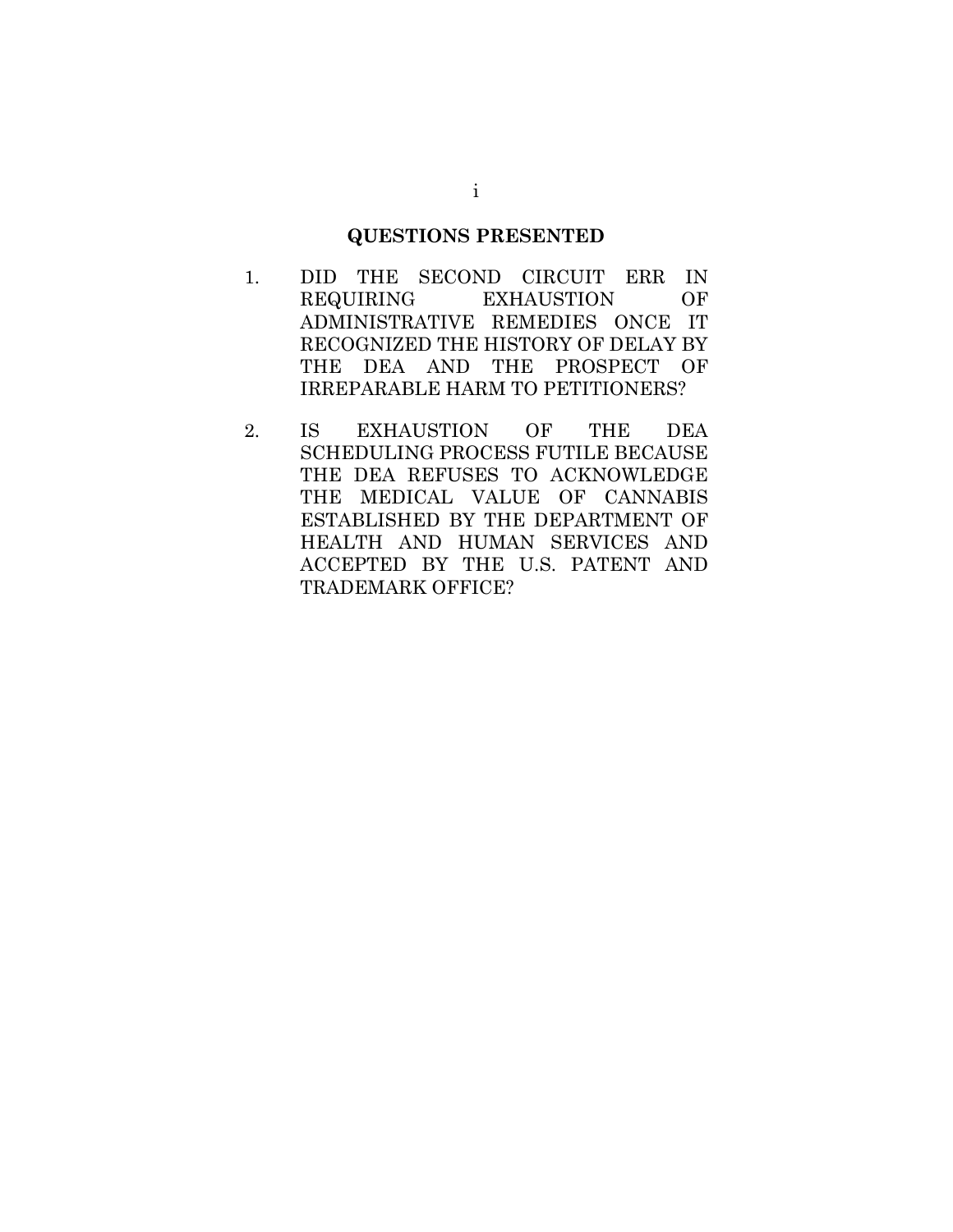# **TABLE OF CONTENTS**

| INTERESTS OF THE AMICUS 1                                                                                                                     |
|-----------------------------------------------------------------------------------------------------------------------------------------------|
|                                                                                                                                               |
| STATEMENT OF FACTS/HISTORY BELOW 10                                                                                                           |
| PETITIONERS' CLAIMS 10<br>1.                                                                                                                  |
| THE DEA'S HISTORY OF<br>2.<br>DELAY AND DENYING PRIOR                                                                                         |
| REASONS FOR GRANTING THE PETITION13                                                                                                           |
| REQUIRING PETITIONERS TO<br>I.<br>EXHAUST ADMINISTRATIVE<br>REMEDIES IGNORES THIS COURT'S<br>PRECEDENT IN MCCARTHY V.                         |
| $\Pi$ .<br>CERTIORARI SHOULD BE GRANTED<br>RESOLVE CONFLICTING<br><b>TO</b><br>POLICIES AND IMPLEMENTATIONS<br>BY THREE FEDERAL DEPARTMENTS25 |
|                                                                                                                                               |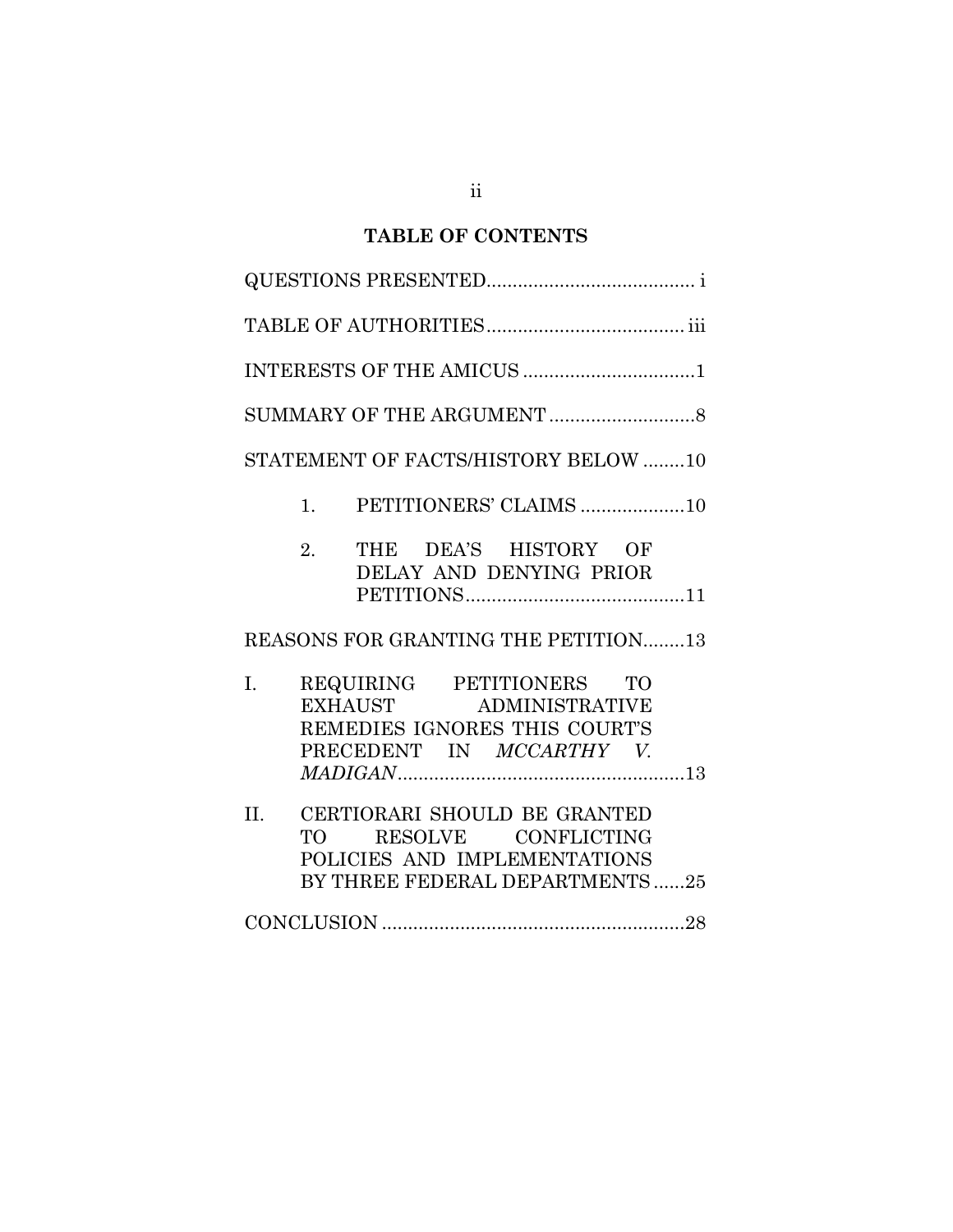# **TABLE OF AUTHORITIES**

# **CASES**

| Albuquerque Pub. Sch. v. Sledge,<br>2019 WL 3755954 (D.N.M. Aug. 8, 2019)23                   |
|-----------------------------------------------------------------------------------------------|
| Brown v. Woods Mullen Shelter/Bos. Pub. Health<br>Comm'n., 2017 WL 4287909 (Mass. Super. Aug. |
| Gibson v. Berryhill,                                                                          |
| McCarthy v. Madigan,                                                                          |
| Nation v. Trump,<br>2020 WL 3410887 (9th Cir. June 22, 2020)23                                |
| Rehaif v. U.S.,                                                                               |
| Safe Streets Alliance v. Hickenlooper,                                                        |
| United States v. McIntosh,                                                                    |
| <b>CONSTITUTION AND STATUTES</b>                                                              |
|                                                                                               |

18 U.S.C. § 812 ..........................................................14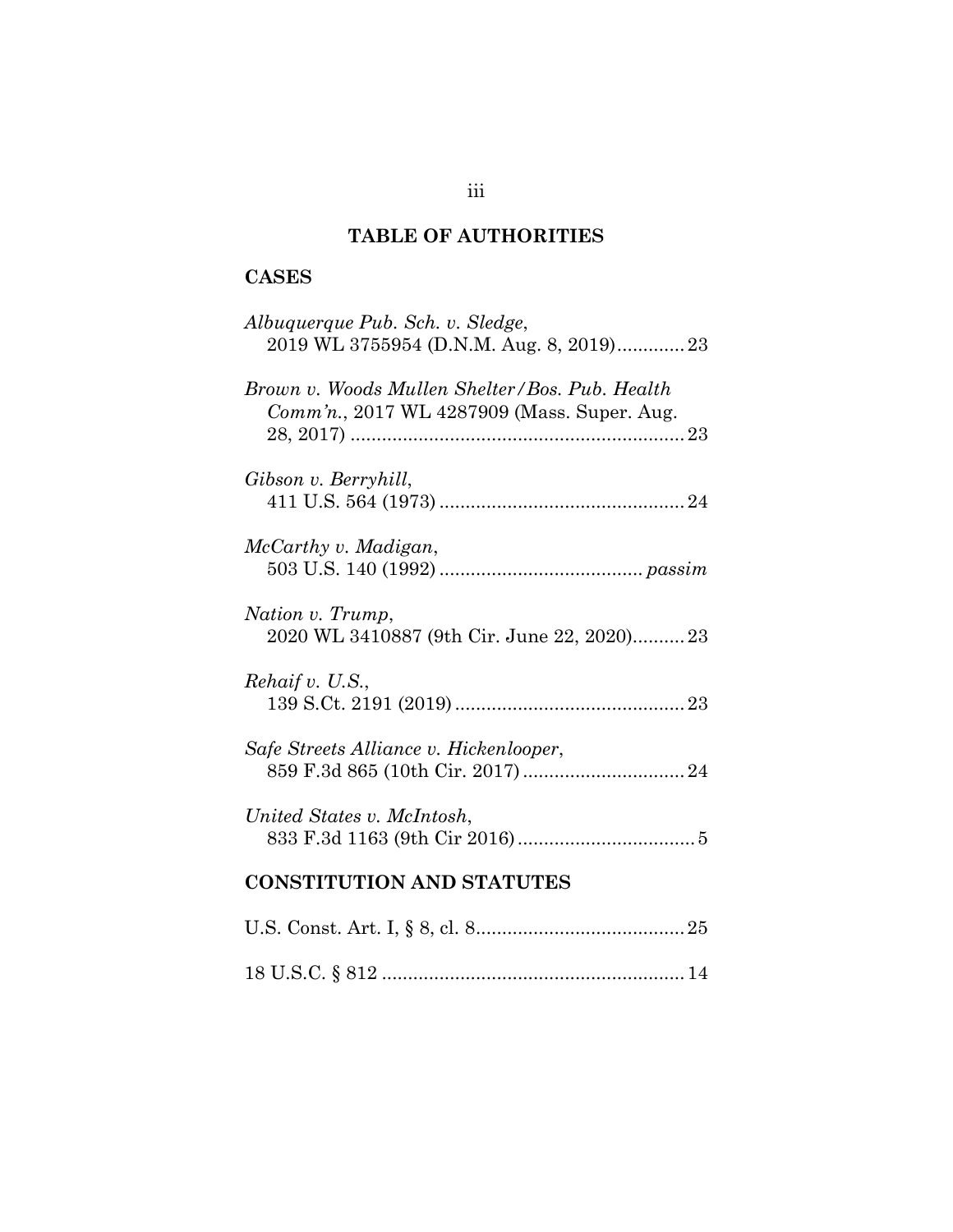| Controlled Substances Act,                                                                           |
|------------------------------------------------------------------------------------------------------|
| Consolidated and Further Continuing Appropriations<br>Act, 2015, Pub. L. No. 113-235, 128 Stat. 2130 |
| Consolidated Appropriations Act, 2016, Pub. L. No.                                                   |
| Consolidated Appropriations Act, 2017, Pub. L. No.                                                   |
| Consolidated Appropriations Act, 2018, Pub. L. No.                                                   |
| <b>OTHER AUTHORITIES</b>                                                                             |

| Americans for Safe Access, State of the State Report,<br>(2020), https://www.safeaccessnow.org/sos2                                                                                                              |
|------------------------------------------------------------------------------------------------------------------------------------------------------------------------------------------------------------------|
| Denial of Petition to Initiate Proceedings to<br>Reschedule Marijuana, 81 Fed. Reg. 53767                                                                                                                        |
| Marijuana Policy Project, Medical Marijuana<br>Patient Numbers (May 28, 2020),<br>https://www.mpp.org/issues/medical-<br>marijuana/state-by-state-medical-marijuana-<br>laws/medical-marijuana-patient-numbers/2 |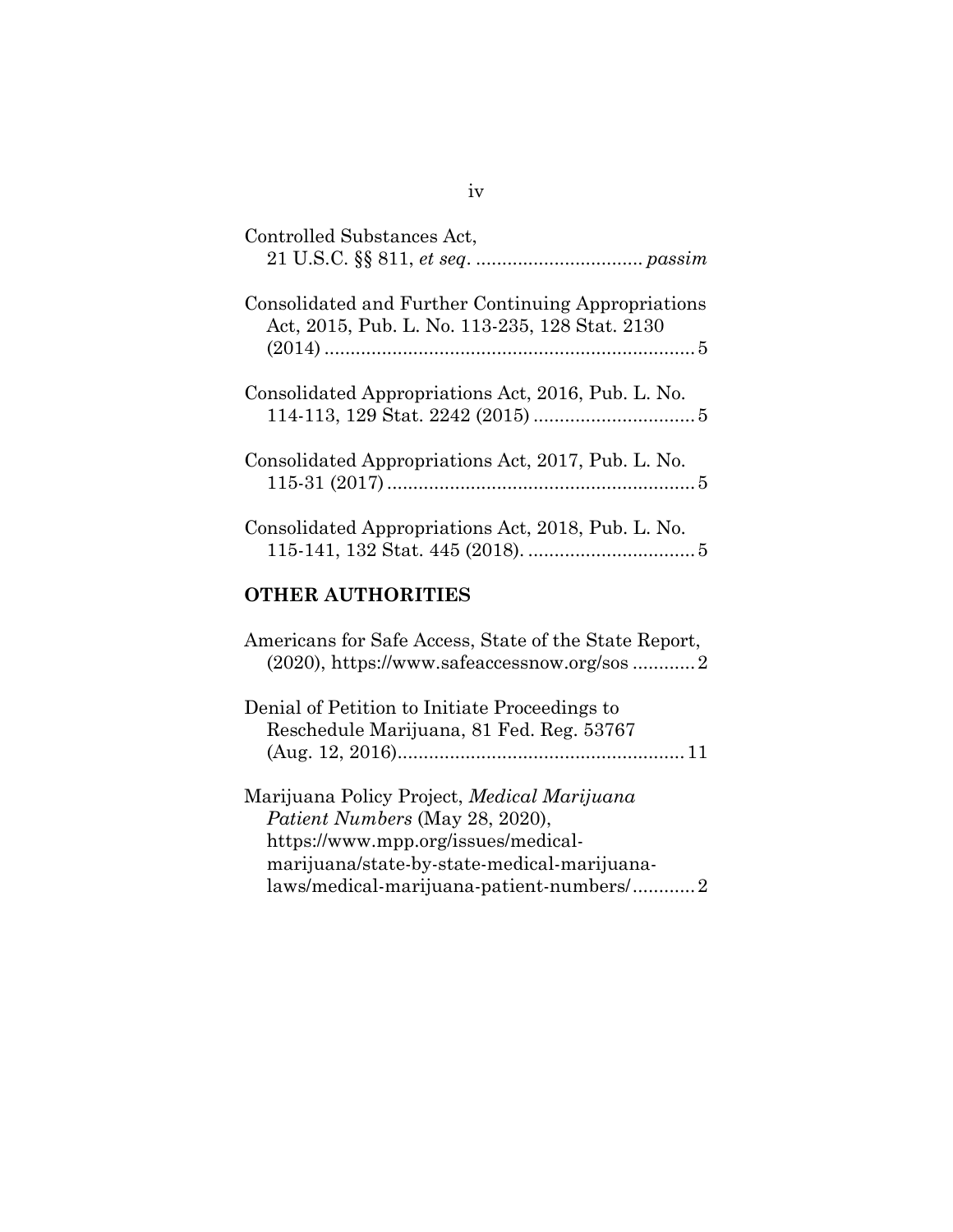v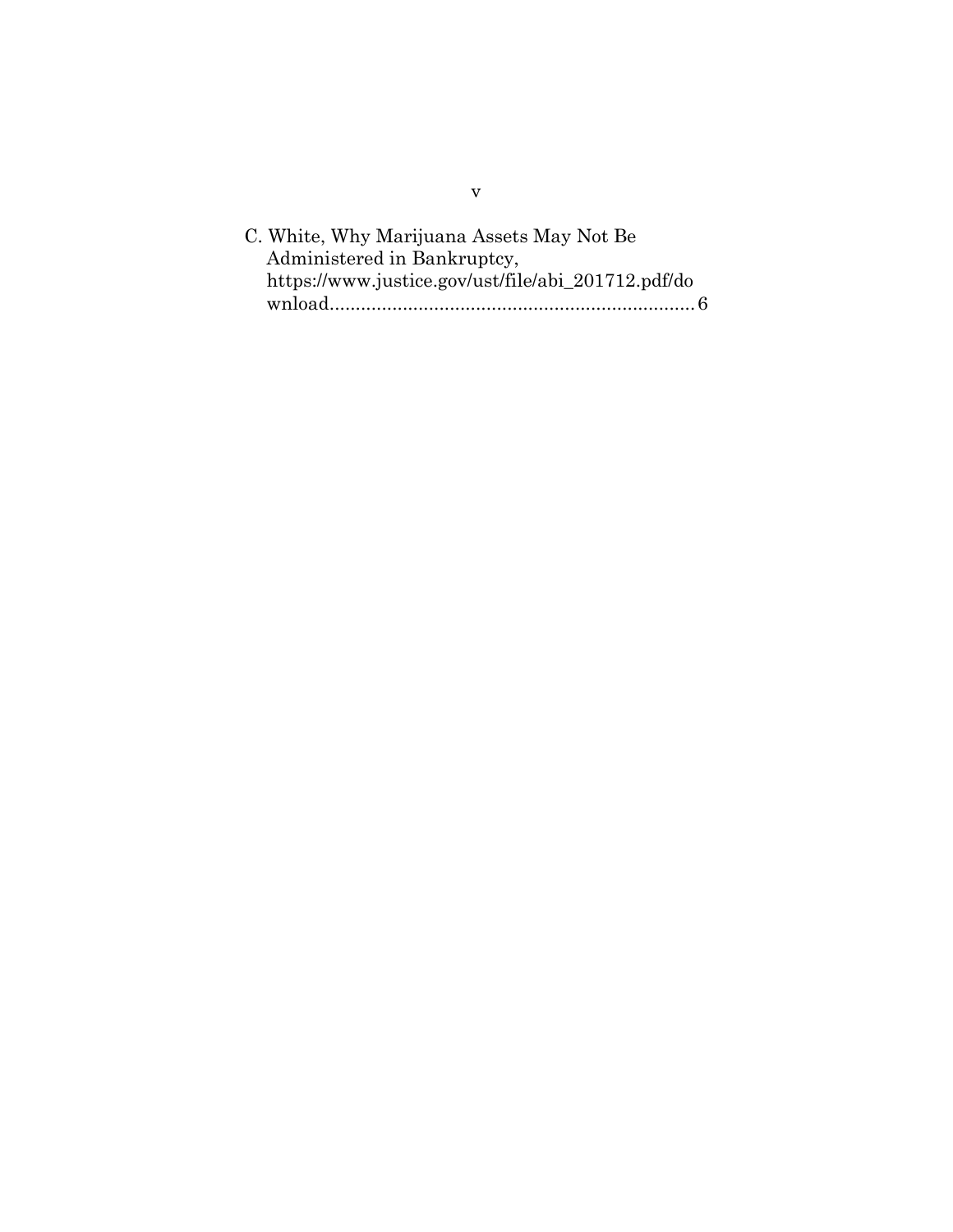#### **INTERESTS OF THE AMICUS**

Founded in 2015, the International Cannabis Bar Association ("INCBA") is a membership organization of over 700 attorneys that advances the interests of its members and thousands of other attorneys across the United States and other jurisdictions. INCBA is the dba of Canbar Association, a nonprofit corporation organized under the California Nonprofit Mutual Benefit Corporation Act and selfcertified as a 501(c)(6) organization under the Internal Revenue Code.[1](#page-6-0)

INCBA's mission is to improve access to quality legal services for the cannabis industry and to facilitate the practice of law for attorneys serving patients and companies who serve them. INCBA provides premier educational events, maintains an international network of the most experienced legal counsel in cannabis, and advocates for the legal profession.

INCBA's members provide a wide range of legal advice and services to individuals, businesses, and nonprofits interested in state-sanctioned cannabis

<span id="page-6-0"></span><sup>&</sup>lt;sup>1</sup> No party authored this amicus brief in whole or in part, and no party or its counsel made a monetary contribution intended to fund the preparation or submission of the brief. Counsel for the Petitioners and Respondents received timely notice and have each consented to INCBA filing this brief in support of the Petition for a Writ of Certiorari.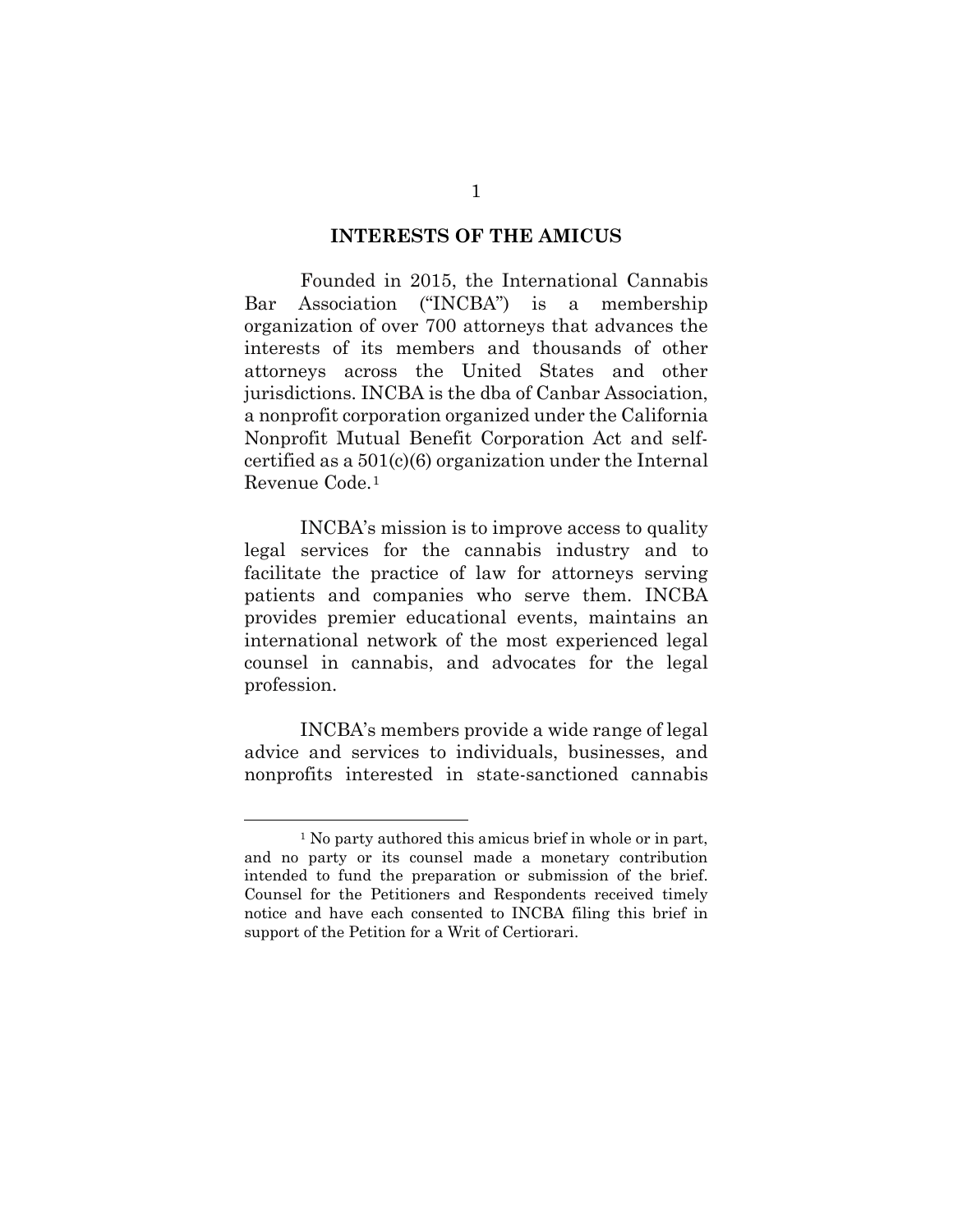activities. Medical cannabis in one form or another has been legalized by 47 states. It is estimated that threeand-one-half million Americans presently use cannabis for therapeutic purposes.[2](#page-7-0) INCBA's members include litigators, transactional attorneys, and regulatory professionals. They practice law in areas that include, among others, securities, finance, corporate, real estate, intellectual property, commercial transactions, banking, antitrust, employment, environmental, immigration, bankruptcy and state receivership, insurance, and tax.

INCBA's members represent patients presently registered in state-authorized medical cannabis programs, seeking registration in such programs, or seeking to authorize such programs in the 17 states that have not yet implemented a robust medical cannabis program. INCBA members advise the businesses licensed to serve medical patients and the adult use market pursuant to state-authorized cannabis programs. INCBA's members advise the many physicians, researchers and their medical and educational institutions who would otherwise study the medical efficacy and safety of cannabis, but for its Schedule I status.

<span id="page-7-0"></span><sup>2</sup> Americans for Safe Access, State of the State Report, (2020), https://www.safeaccessnow.org/sos; Marijuana Policy Project, *Medical Marijuana Patient Numbers* (May 28, 2020), https://www.mpp.org/issues/medical-marijuana/state-by-statemedical-marijuana-laws/medical-marijuana-patient-numbers/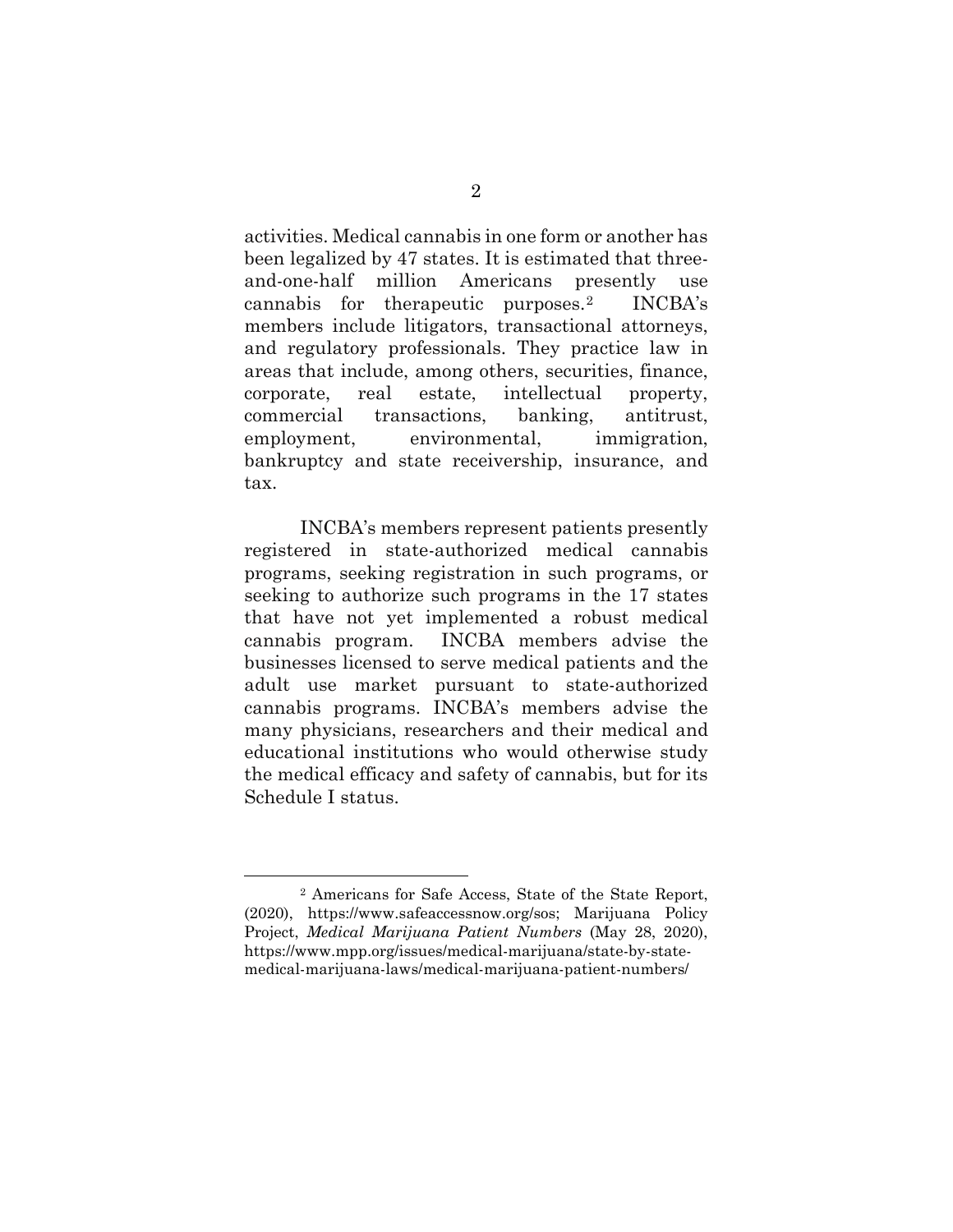INCBA members represent the thousands of banks, accountants, insurance companies, and other service providers that serve the state-authorized cannabis industry. INCBA's attorneys advise and assist them in meeting their obligations under federal and state tax laws, state regulatory regimes, sovereign nation rules, and the rules of the many federal agencies that require some form of civil compliance from the cannabis industry, including, among others, the Department of Treasury ("Treasury" or "FinCEN"), the Department of Agriculture, the Food & Drug Administration ("FDA"), the Small Business Administration ("SBA"), and the Patent and Trademark Office ("USPTO").

It is critical to INCBA's members, and to all attorneys advising clients on cannabis issues, that this Court grant certiorari and once and for all decide the constitutionality of the Controlled Substances Act, 21 U.S.C. §§ 811, *et seq*. ("CSA") with respect to cannabis. INCBA's interest in this case arises out of its members' ethical obligations to zealously represent their clients in a shifting legal landscape devoid of clarity.

INCBA's members, and indeed all lawyers advising patients and companies on cannabis laws, must navigate the tensions between federal and state laws. States, one after another, have enacted laws authorizing the cultivation, sale, and possession of cannabis. These states seek to replace illicit, black market activity with legal, regulated markets that ensure patient safety, transparency, taxation, and community reinvestment.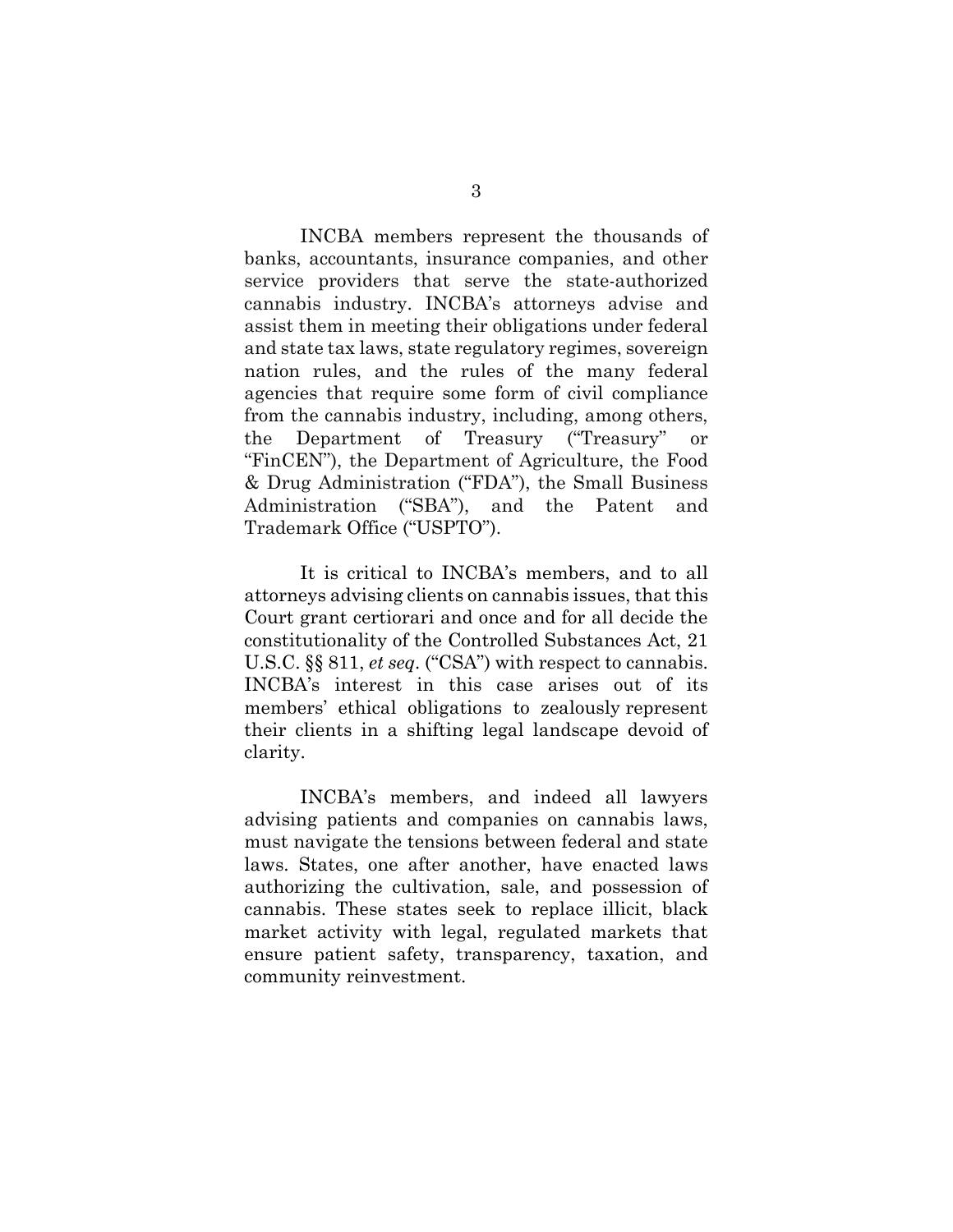The complex maze of federal, state, county, and municipal laws make cannabis the most scrutinized agricultural commodity in the world. INCBA members must navigate all cannabis laws while representing their clients and also maintaining their oaths to uphold the Constitution, laws of the United States, and professional ethics obligations to clients.

As explained below, Congress prohibits the Drug Enforcement Agency ("DEA") from enforcing the CSA directly against the state-licensed cannabis industry. However, the DEA and other federal agencies regularly invoke the Schedule I status of cannabis to discourage hospitals and universities from researching cannabis upon pain of losing federal funding, to preclude veterans from consuming cannabis if they wish to receive benefits from the Department of Veterans Affairs, and to preclude the SBA from assisting businesses that serve the cannabis industry. For example, many companies discovered they were ineligible for Paycheck Protection Program ("PPP") relief because they worked in or with the cannabis industry. Concurrently, many states have deemed cannabis businesses "essential" so they can continue to serve patients during the COVID pandemic.

Since 2014, Congress has expressly prohibited the DEA and the Department of Justice ("DOJ") from using appropriated funds to block states from implementing laws that authorize the use, distribution, possession, or cultivation of medical marijuana. ("Funding Riders," also commonly referred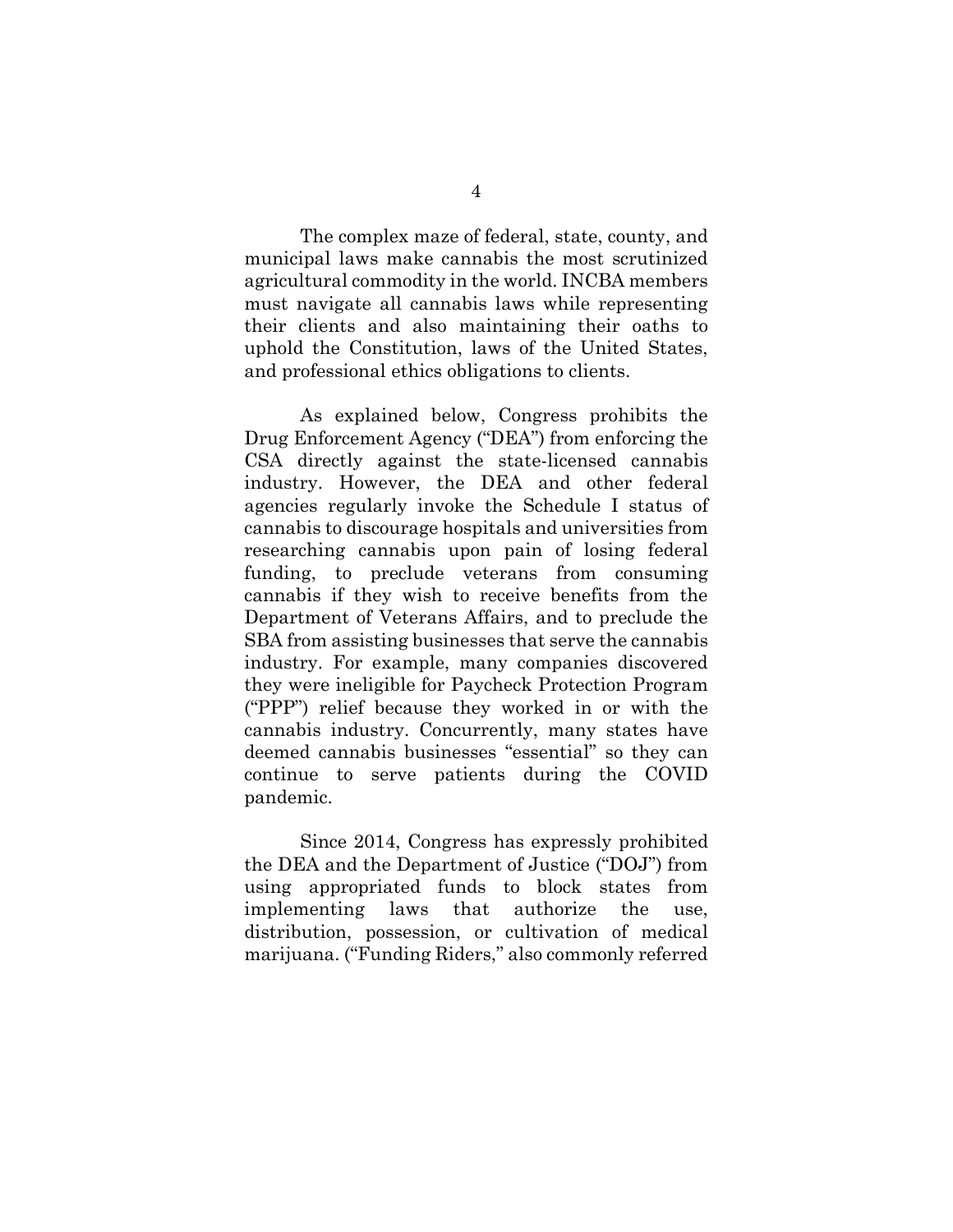to as the "Joyce-Blumenauer Amendment").[3](#page-10-0) *See United States v. McIntosh*, 833 F.3d 1163, 1178 (9th Cir 2016) (prohibiting prosecution of individuals engaged in activity authorized by state marijuana laws).

The Funding Riders were enacted on the heels of the DOJ's 2013 "Cole Memorandum" that recognized state legalization of cannabis and outlined eight key priorities for enforcement of the CSA against cannabis-related conduct. Shortly after, the Treasury Department authorized banks to serve the cannabis industry through a memorandum issued by FinCEN, conditioned on banks ensuring compliance with the Cole Memorandum. Though the Cole Memorandum was later rescinded by the Attorney General in 2018, the FinCEN Memorandum remains in effect to this day.

As a result of these federal developments, vibrant state-level cannabis economies have flourished and attracted billions of dollars in investment. However, the state cannabis regulatory regimes include comprehensive regulation that *is incongruent with any existing schedule in the CSA*. Regardless of whether or how the DEA *reschedules*

<span id="page-10-0"></span><sup>3</sup> See Consolidated and Further Continuing Appropriations Act, 2015, Pub. L. No. 113-235, §538, 128 Stat. 2130, 2217 (2014); Consolidated Appropriations Act, 2016, Pub. L. No. 114-113, §542, 129 Stat. 2242, 2332-33 (2015); Consolidated Appropriations Act, 2017, Pub. L. No. 115-31, §537 (2017); Consolidated Appropriations Act, 2018, Pub. L. No. 115- 141, §538, 132 Stat. 445 (2018).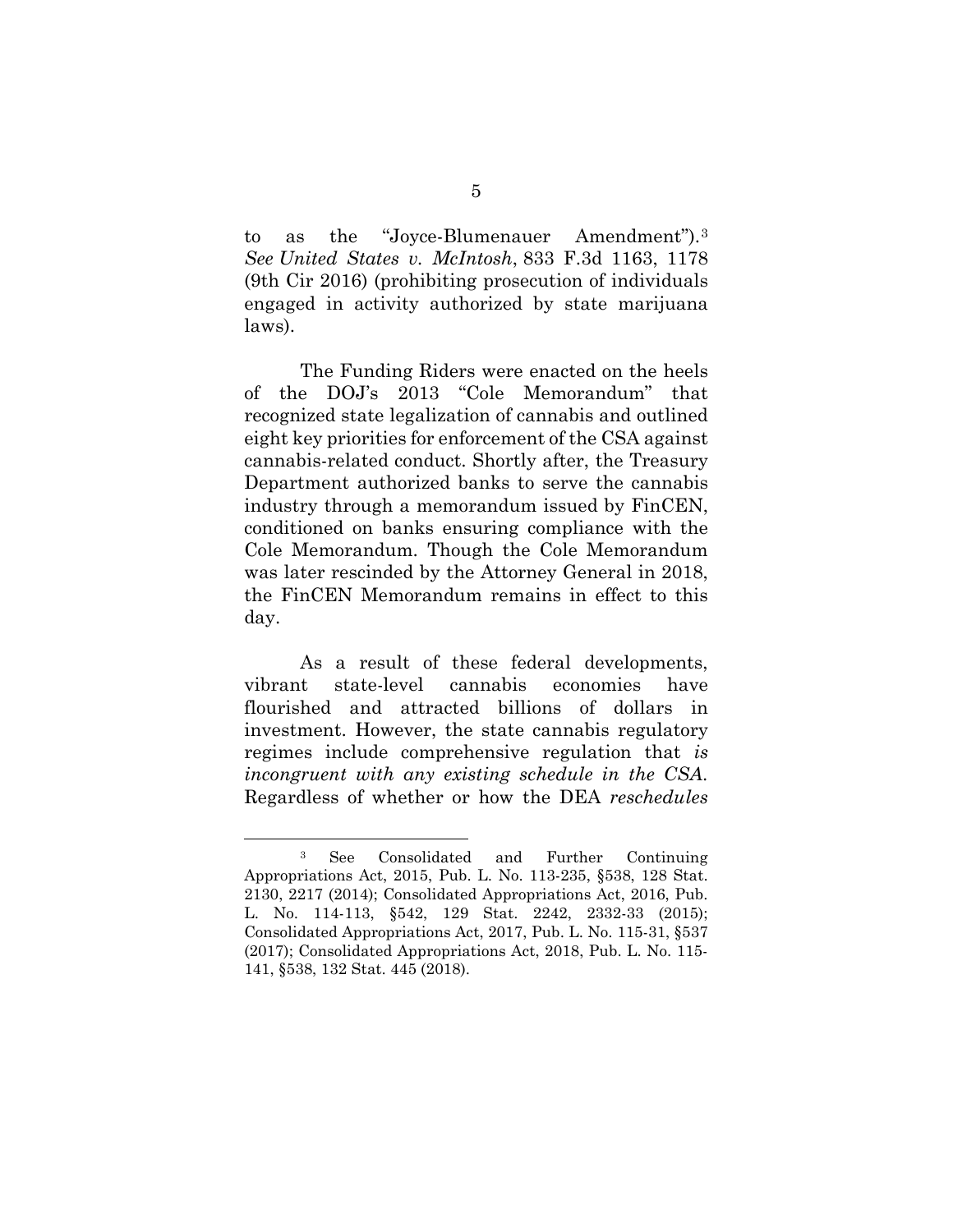cannabis, it would necessarily interfere with implementation of state-level regulation in direct contravention of the Funding Riders and the Tenth Amendment of the United States Constitution.

The CSA also interferes with the rational and consistent implementation of federal laws in both federal courts and agencies. The Executive Office for U.S. Trustees maintains that individuals and companies deriving income from state-authorized cannabis activities may not have access to the nation's bankruptcy courts because of the Schedule I status of cannabis. C. White, Why Marijuana Assets May Not Be Administered in Bankruptcy, https://www.justice.gov/ust/file/abi\_201712.pdf/downl oad. Yet, these same litigants have access to and may be summoned into federal courts notwithstanding the CSA and the Schedule I status of cannabis. Choice of law principles under the Erie Doctrine could require that federal courts enforce cannabis-related contracts according to state law, the substance of which remains federally illegal. The Schedule I status of cannabis also means that attorney-client privilege could be pierced under the crime-fraud exception to federal evidentiary rules.

Most incongruously, while the DEA has refused to reschedule cannabis based on an asserted lack of scientific evidence, the USPTO acknowledges the science behind the medical benefits of cannabis and grants patent protection for cannabis strains, products, and methods of production. USPTO has issued a patent to the Department of Health and Human Services without regard to the CSA. But the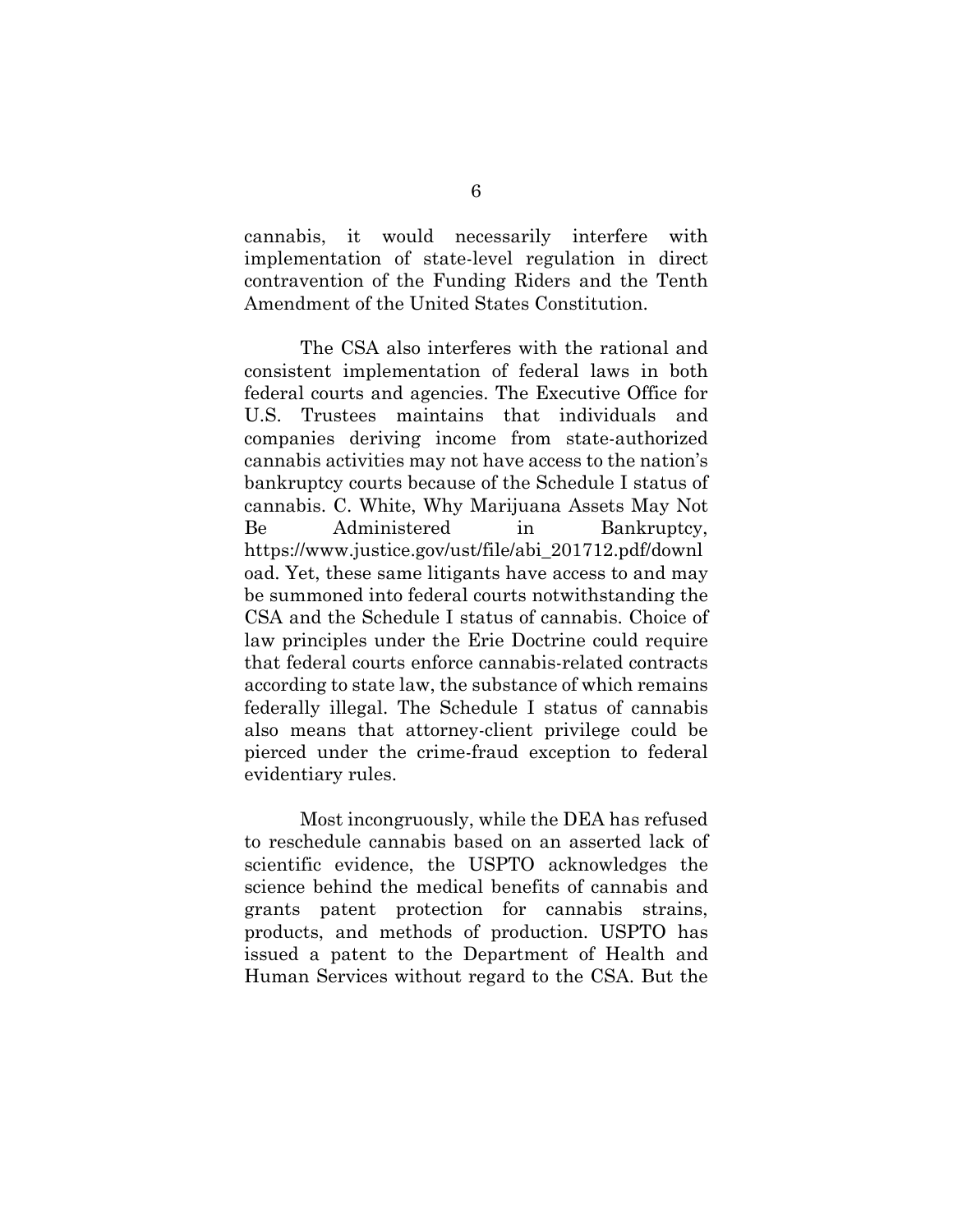Trademark Department of the USPTO continues to refuse to issue trademark protection to certain categories of goods and services based on the differentiation between industrial hemp under the 2018 Farm Bill and marijuana under the CSA.

The Federal Government's approach to stateauthorized cannabis – which flows directly from the Schedule I status of cannabis under the CSA – adversely impacts INCBA's members and their clients daily. Attorneys are faced with the virtually impossible task of explaining a contradictory body of federal law completely at odds with state laws and the medical reality that cannabis has been shown to aid patients with a wide range of debilitating and lifethreatening symptoms. The stakes are not inconsequential. Criminal penalties under the CSA are severe. Schedule I status means that statelicensed cannabis companies and noncannabis businesses that work with them are potentially liable under civil RICO statutes, notwithstanding that DOJ cannot prosecute a criminal RICO case against them. Similarly, attorneys face the possibility of discipline under professional ethics rules, jeopardizing their clients' legal privileges when rendering advice, and forfeiting malpractice coverage for their acts and omissions – all because of because of the constitutionally repugnant CSA.

INCBA members are directly affected by the Schedule I status of cannabis because their clients require legal advice to comply with the myriad and complex rules and regulations governing stateauthorized cannabis programs, as well as federal tax,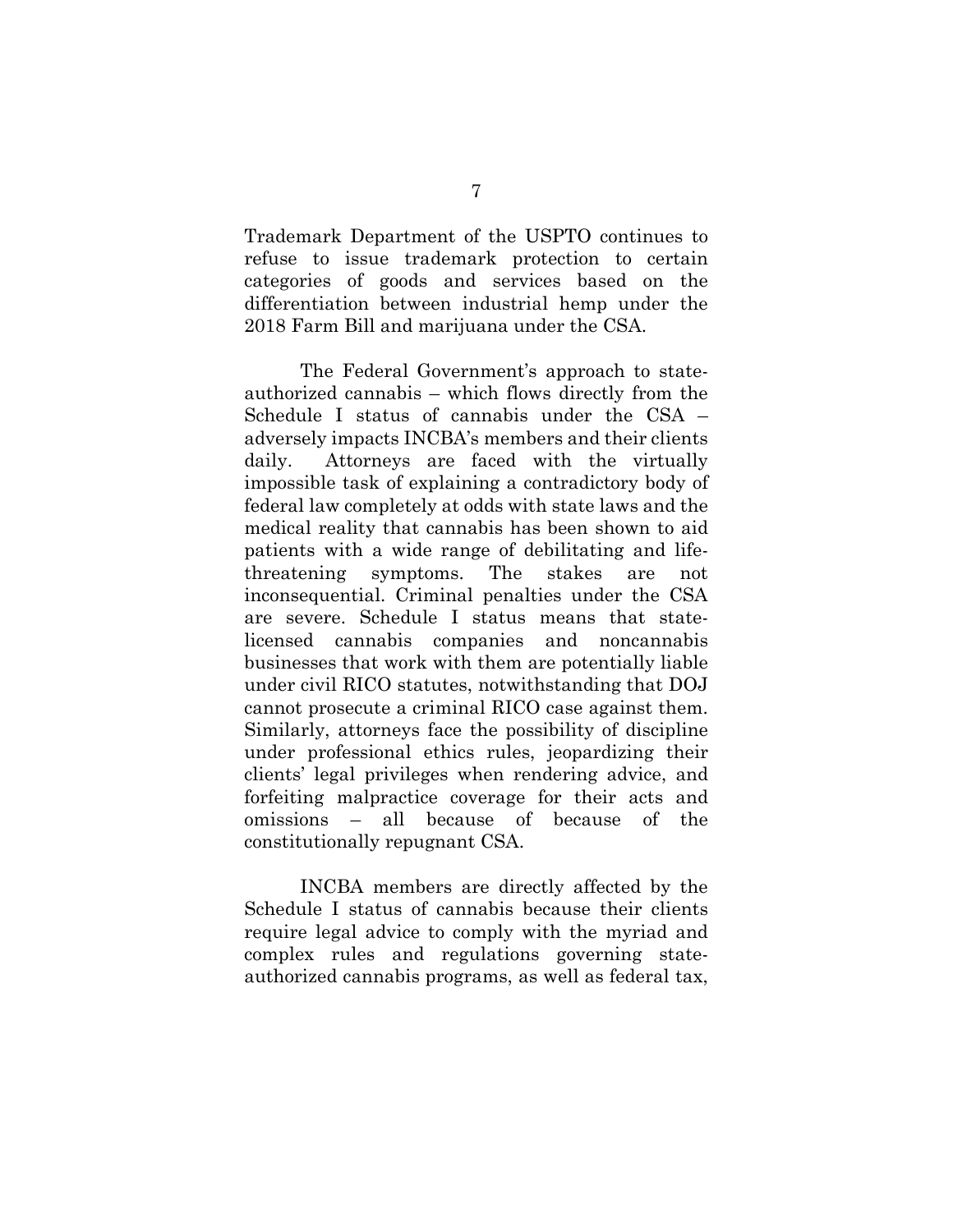employee safety, and other federal laws of general applicability to most businesses. But in so advising clients, INCBA attorneys face the ethical dilemma of advising clients who are acting in violation of federal law. *See* American Bar Association, Model Rules of Professional Conduct, Rule 1.2 (d) (prohibiting attorneys from counseling a client to engage in criminal conduct). Consequently, while most INCBA members and their firms are willing to advise these clients, a chilling effect persists. Many other lawyers still decline or limit representation of these individuals and businesses because of the CSA.

#### **SUMMARY OF THE ARGUMENT**

The Second Circuit erred in requiring Petitioners to exhaust their administrative remedies by petitioning the DEA to reschedule cannabis before they can obtain judicial review of their constitutional claims.

This Court observed in *McCarthy v. Madigan*, 503 U.S. 140, 146 (1992) that notwithstanding prudential considerations, "federal courts are vested with a 'virtually unflagging obligation' to exercise the jurisdiction given to them." (citations omitted). Thus, courts "must balance the interest of the individual in retaining prompt access to a federal judicial forum against countervailing institutional interests favoring exhaustion." *Id*. Administrative remedies need not be pursued if the litigant's interests in immediate judicial review outweigh the government's interests in efficiency or administrative autonomy.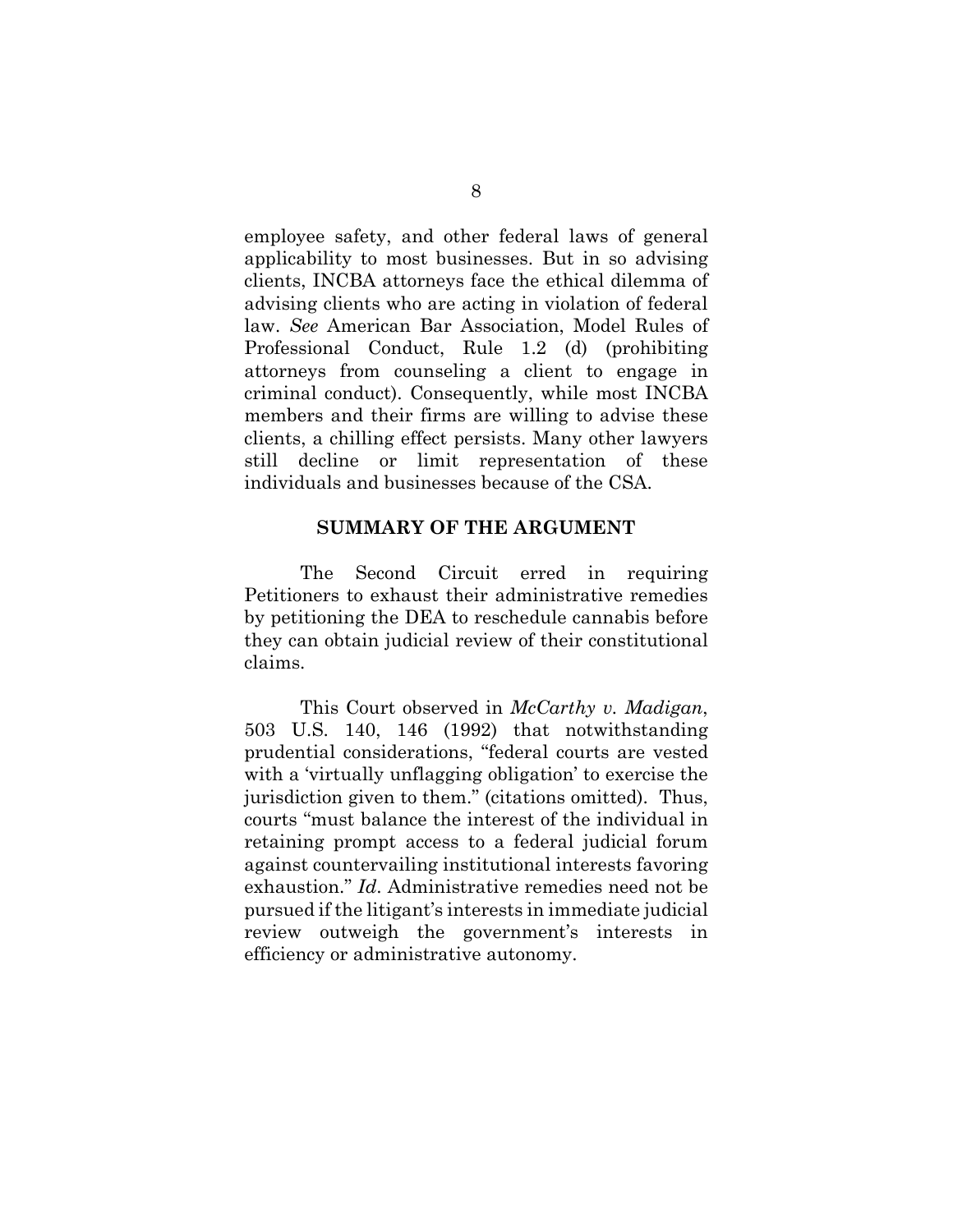Petitioners' interests grossly outweigh those of the government. Petitioners are suffering immediate and ongoing irreparable constitutional injuries. The DEA scheduling process cannot provide Petitioners relief from unconstitutional actions. The DEA is a law enforcement agency, not a court for constitutional claims. Consigning Petitioners to the DEA administrative process for reclassification is futile. Since the CSA's enactment in 1970, the *DEA has rejected or denied 10 cannabis reclassification petitions* and taken, on average, nine years to do so. Most recently, in July 2016, the DEA denied rescheduling petitions filed by an individual in 2009 and by the Governors of Washington and Vermont in 2011, *after six and one half years of delay*.

Promptly on the heels of the DEA's 2016 denials, Petitioners brought this constitutional challenge to the CSA and to the DEA's implementation of the CSA. With these denials, the DEA established a classic Catch-22 situation: rescheduling has been denied time and again because the DEA claims there is a lack of research demonstrating the medical efficacy and safety of cannabis. But because of the Schedule I status of cannabis, it is virtually impossible to undertake that research without violating the CSA.

The Second Circuit ignored *McCarthy* and erred in ruling as a prudential matter that Petitioners should nevertheless undertake the same petitioning process that has resulted in 10 denials and rejections already, including two that DEA denied mere months before the instant Complaint was filed.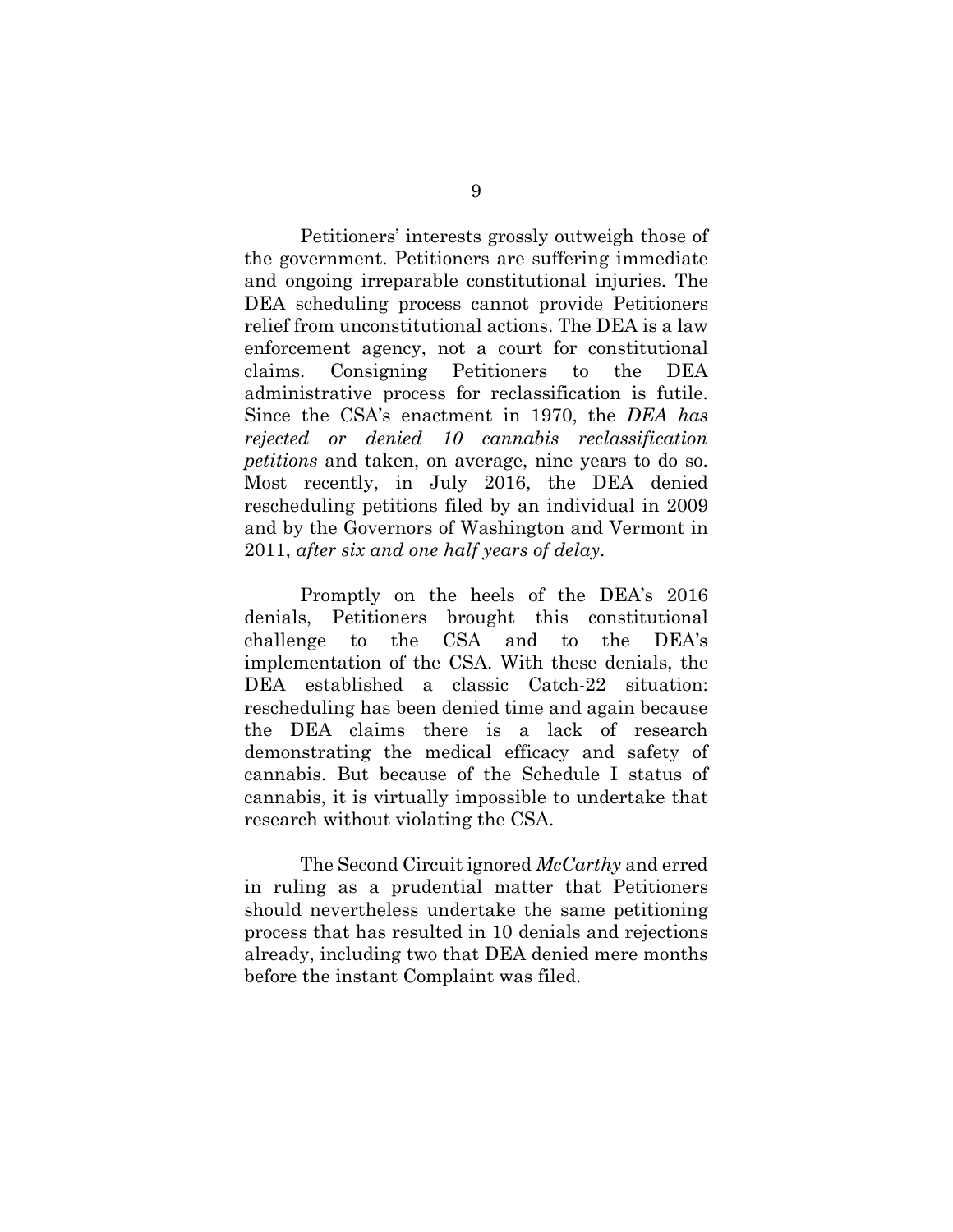It is hard to conceive of a more apt example of administrative futility than sending Petitioners back to the DEA for relief it cannot provide. Judicial deference to the DEA is perpetuating injury to the Petitioners and all who are compliant participants in state-authorized programs. The agency has made clear its position, time and again. The People have spoken, and it is time for this Court to consider the constitutional merits.

#### **STATEMENT OF FACTS/HISTORY BELOW**[4](#page-15-0)

#### 1. PETITIONERS' CLAIMS

The Second Circuit's characterization that Petitioners seek to have DEA reschedule cannabis is clear error. Petitioners' Complaint avoids any request for rescheduling and instead seeks judgment "declaring that the CSA … is unconstitutional … [and] a permanent injunction … restraining Defendants from enforcing the CSA, as it pertains to cannabis" on the grounds that is unconstitutional. Petitioners claim the CSA is unconstitutional with regard to cannabis because it violates the Due Process Clause of the Fifth Amendment, an assortment of protections guaranteed by the First, Ninth and Tenth Amendments, plus the fundamental liberty right to travel, the right to equal protection, and the right to substantive due process. In addition, they seek a declaration that in enacting

<span id="page-15-0"></span><sup>4</sup> INCBA adopts and incorporates Petitioners' Statement of Facts and Appendix.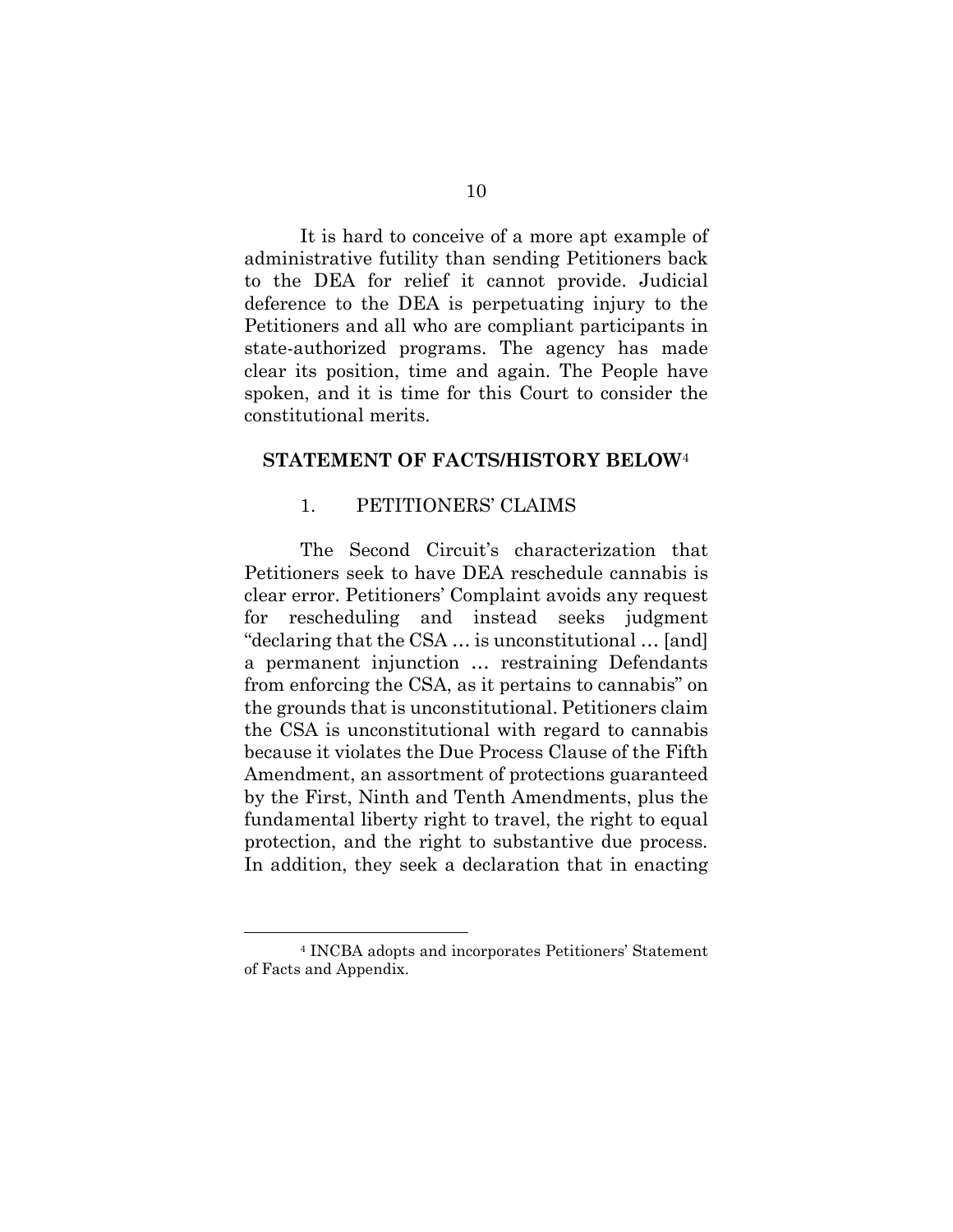the CSA as it pertains to cannabis, Congress violated the Commerce Clause.

The Second Circuit did recognize that this case presents at least one unusual and distinguishing feature compared to past challenges to the DEA's classification of cannabis as a Schedule I drug: "among the Plaintiffs are individuals who plausibly allege that the current scheduling of marijuana poses a serious, life-or-death threat to their health." (App.4a).

Though not recognized below, and despite the fact Petitioners pled and argued the point, there is another distinction from past litigation that factors against requiring Petitioners to exhaust their remedies by filing yet another a futile scheduling petition with the DEA: the Petitioners filed their Complaint promptly after the DEA denied two rescheduling petitions, including one filed by the Governors of Washington and Vermont.

## 2. THE DEA'S HISTORY OF DELAY AND DENYING PRIOR PETITIONS

The DEA's 2016 denials were based on one simple overarching finding: there are few, if any, clinical trials that have studied the efficacy, medical benefits, and safety of cannabis. *See* Denial of Petition to Initiate Proceedings to Reschedule Marijuana, 81 Fed. Reg. 53767 (Aug. 12, 2016).

The DEA's conclusion was unsurprising and indeed, preordained: as explained within, because of the classification of cannabis as a Schedule I drug, it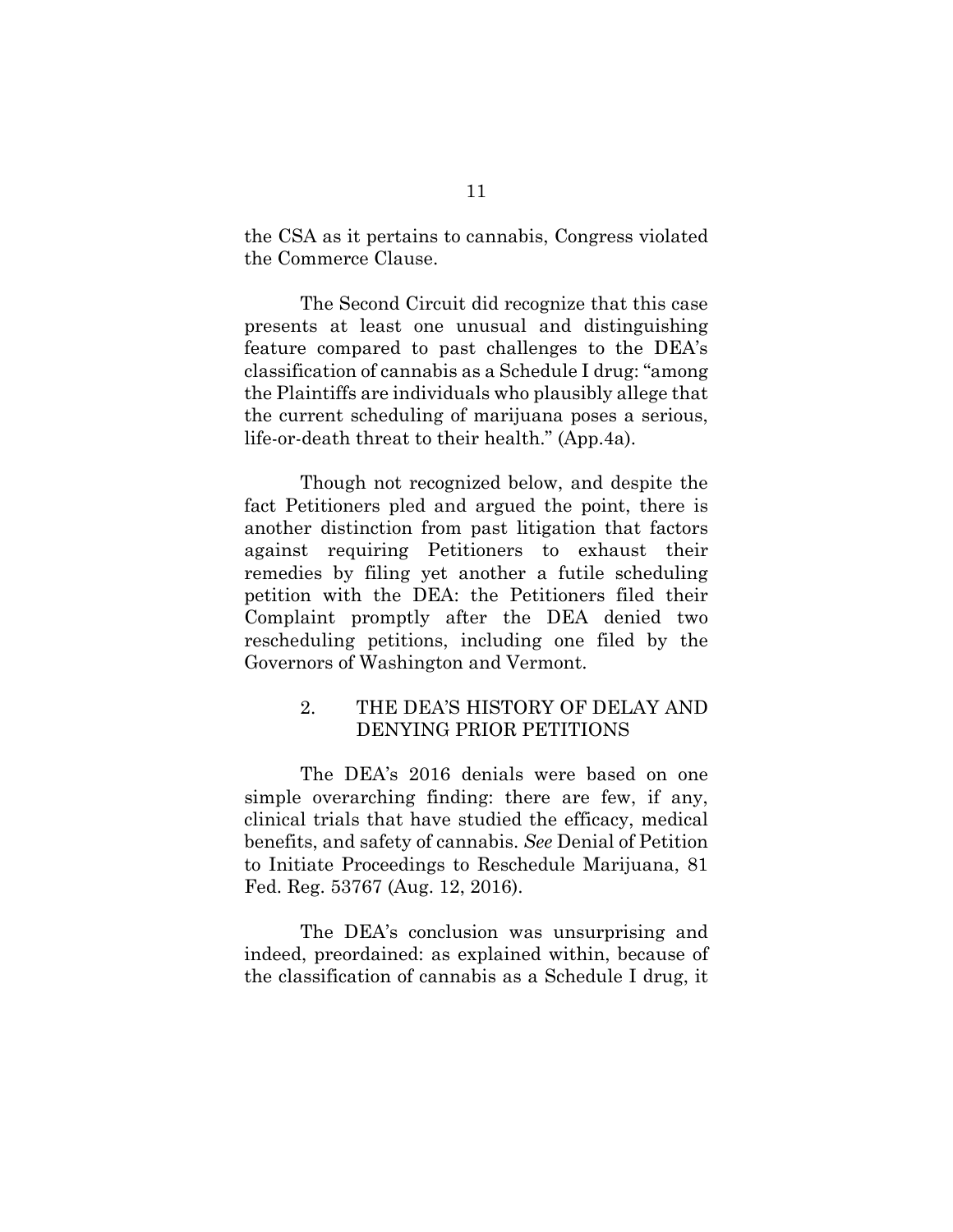is virtually impossible for high-quality research to be conducted.

Petitioners pled with specificity the futile and dilatory nature of the DEA's rescheduling proceedings. Amended Complaint, ¶¶ 354-370. Petitions to reschedule cannabis have been filed continuously with the DEA since shortly after the CSA was enacted, each of which the DEA denied after years of delay:

- The first petition, filed in 1971, was denied after 8 years' consideration, in 1979.
- The next petition, filed in 1972, was denied after 20 years of proceedings, in 1992.
- The next petition accepted by DEA, filed in 1995, was denied after 5 1/2 years, in 2001.
- The next petition, filed in 2002, was denied after 8 ¾ years, in 2011.
- The latest two petitions, filed in 2009 and 2011, were denied after 6 ½ years, on the same day in 2016.

(App. 249-54a).

Significantly, the Second Circuit held that the CSA does not mandate that Petitioners exhaust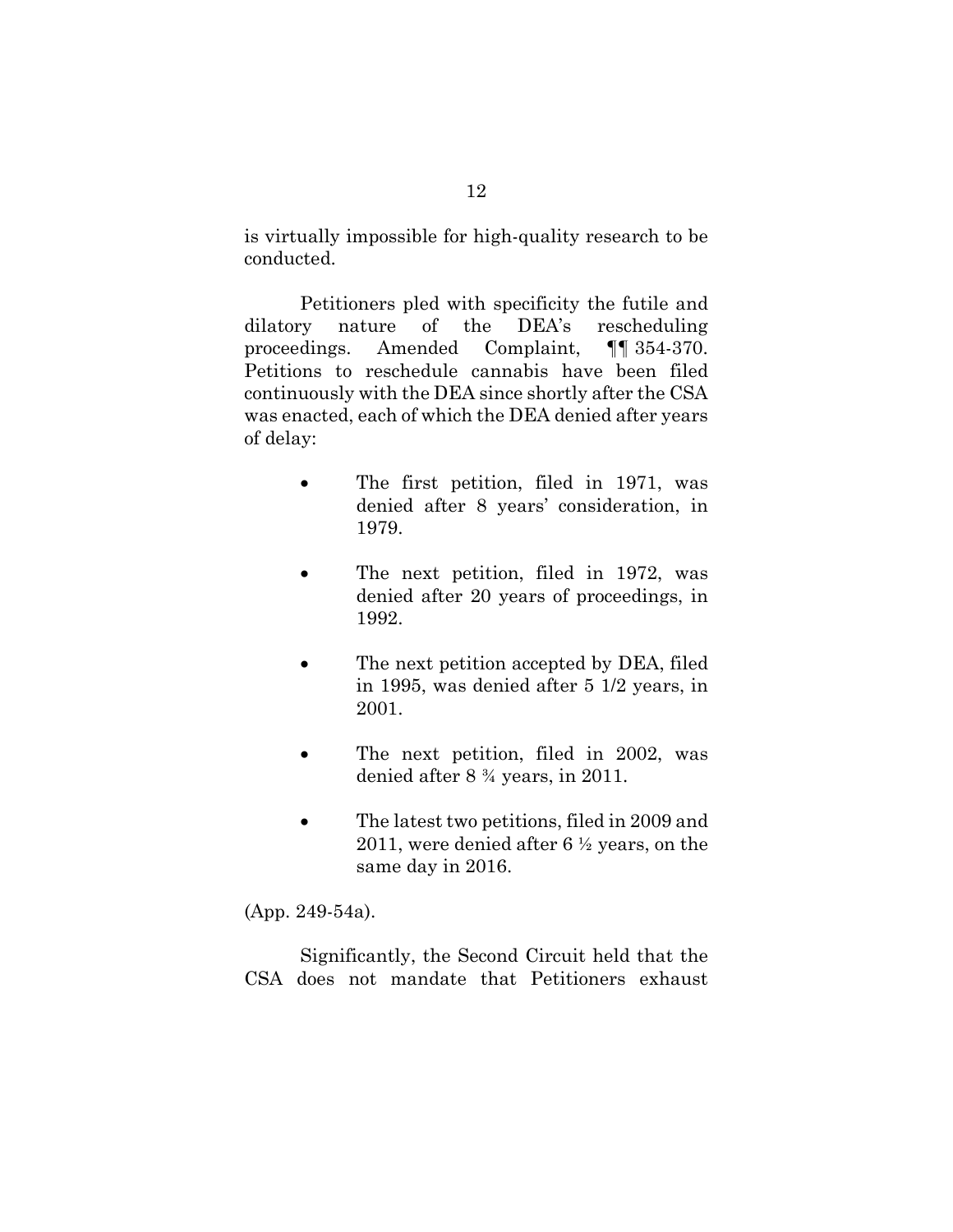remedies as a precondition to suit. (App.8a) ("Although the CSA does not expressly mandate the exhaustion of administrative remedies, our precedents indicate that it generally be required as a prudential rule of judicial administration.") The court also expressly recognized the "precarious position of several of the Plaintiffs … and their argument that the administrative process may not move quickly enough to afford them adequate relief." (App.9a). However, it erred in requiring exhaustion and offering to take action only "should the DEA not act with dispatch." *Id.* As a result, the Second Circuit did not reach or express any view on the merits of Petitioners' constitutional claims – "that is, whether marijuana should be listed or not." *Id.*

#### **REASONS FOR GRANTING THE PETITION**

# **I. REQUIRING PETITIONERS TO EXHAUST ADMINISTRATIVE REMEDIES IGNORES THIS COURT'S PRECEDENT IN** *MCCARTHY V. MADIGAN***.**

In *McCarthy*, this Court recognized that notwithstanding the prudential considerations that often militate in favor of the exhaustion of administrative remedies, the federal courts are not to shirk their "virtually unflagging obligation" to exercise the jurisdiction vested in the judiciary. Nothing in the CSA mandates that Petitioners petition the DEA to reschedule cannabis. On this point, both courts below agreed.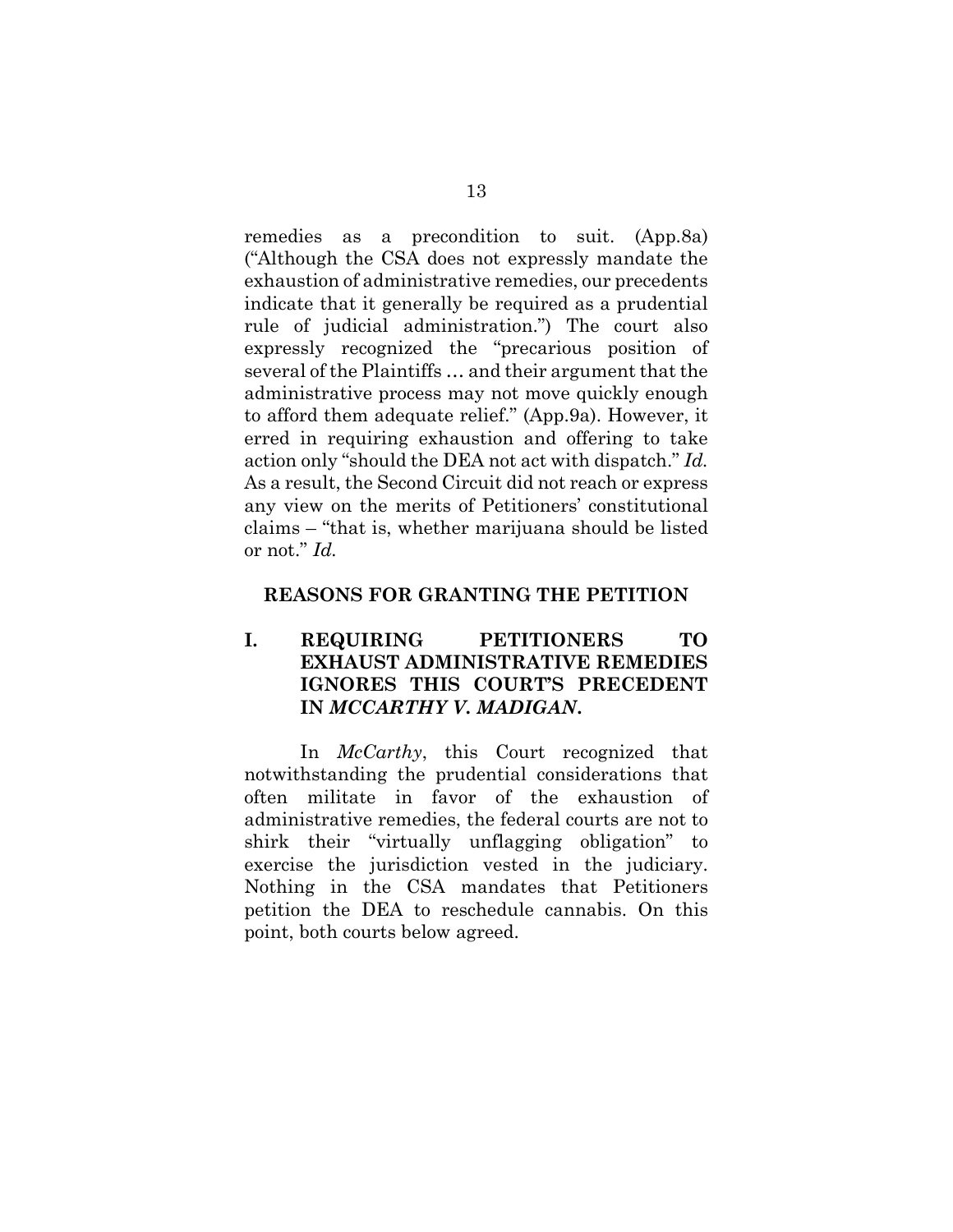Nevertheless, the Second Circuit's decision ignores the core analysis required by *McCarthy* – whether the individual's interests in securing prompt judicial review of its claims outweigh the institutional interests of the administrative agency. Instead, it improperly focused on its perception of Congressional intent inferred by the rescheduling process set forth in the CSA at 18 U.S.C. § 812. The Second Circuit held that Congress' enactment of the administrative rescheduling process expressed its intent that the courts should defer jurisdiction until the agency was afforded the chance to complete its administrative review.

After fifty years of DEA denials, the courts owe no deference to administrative process when presented with concrete harm to Petitioners' core life and liberty interests. Further, if Congress had intended such deference, it would have expressly stated exhaustion was necessary before judicial relief could be sought. It did not.

The Second Circuit's decision must be reversed because it ignored *McCarthy*'s command and relegated Petitioners to a lengthy, futile and biased administrative process that is entirely incapable of affording them the relief they seek – a declaration that the CSA is unconstitutional and an injunction prohibiting its enforcement as regards cannabis.

*McCarthy* held exhaustion is not required in at least three broad sets of circumstances where individual interests weigh heavily against exhaustion. First, exhaustion is not required where to do so would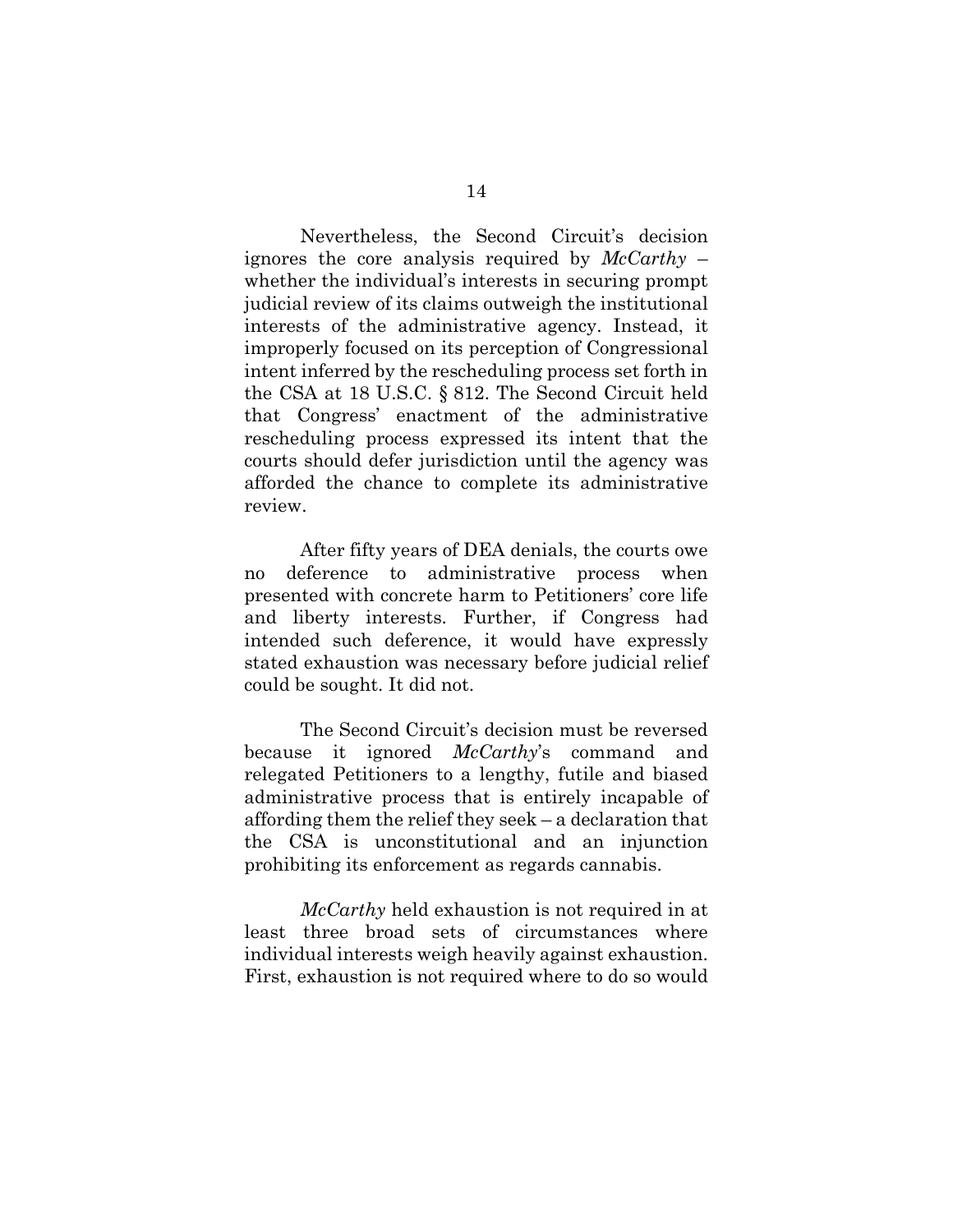be futile, as where the agency is biased or has otherwise predetermined the issue. Second is where the agency is unable to grant relief because it lacks the institutional competence to resolve the particular type of issue presented, such as the constitutionality of the statute it is enforcing. The third circumstance is where resort to the administrative remedy would occasion undue prejudice.

Tacitly acknowledging the DEA's historic delays and disinclination to reschedule cannabis, the Second Circuit recognized that "undue delay by the agency might make applicable each of the three exceptions to exhaustion." (App.20a). In light of the DEA's dilatory track record with respect to rescheduling petitions, the court took the extraordinary step of retaining jurisdiction "to take whatever action may become appropriate … if the DEA fails to act promptly" if and when the Petitioners filed their scheduling petition. (App.21a).

However, this was not the result required by *McCarthy*. Petitioners should have been excused from exhausting remedies, and their constitutional claims should have been heard. The law does not require Petitioners to waste countless resources and time mired in a years-long process on yet another petition doomed to fail before having their constitutional claims heard. As the Second Circuit recognized, Petitioners' very life and liberty interests depend on having those claims timely heard and resolved. The appropriate forum is not an administrative agency charged primarily with the enforcement of criminal laws, but rather an Article III court. Petitioners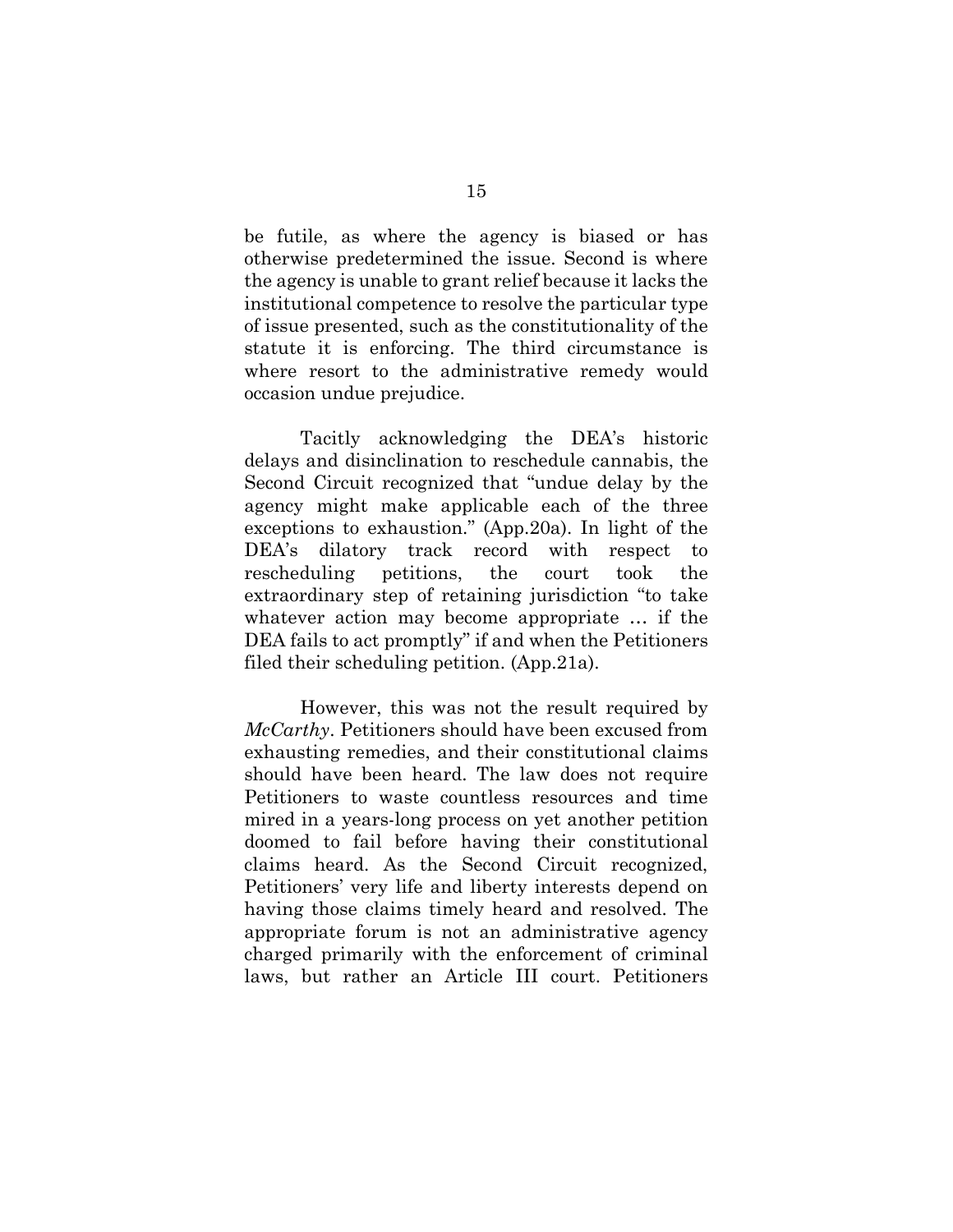understandably declined to resign themselves to further administrative futility before the DEA, and now petition this Court for certiorari.

This case falls squarely within each of the three circumstances described by this Court militating against sending the Petitioner back to the agency:

- Exhaustion is futile because the DEA has denied or rejected each of the 10 prior rescheduling petitions, most recently just months prior to filing this Complaint, and the Schedule I status of cannabis prevents this or any Petitioner from gathering the medical and scientific data the DEA and FDA require.
- The DEA's scheduling process is intended on its face to evaluate the medical efficacy and safety of the drug at issue, not to entertain constitutional claims.
- The DEA's rescheduling process is plainly incapable of preventing the current and ongoing irreparable deprivation of Petitioners' constitutional rights.

## **Futility**

Exhaustion is unnecessary if it would be futile, either because agency decisionmakers are biased or because the agency has already determined the issue.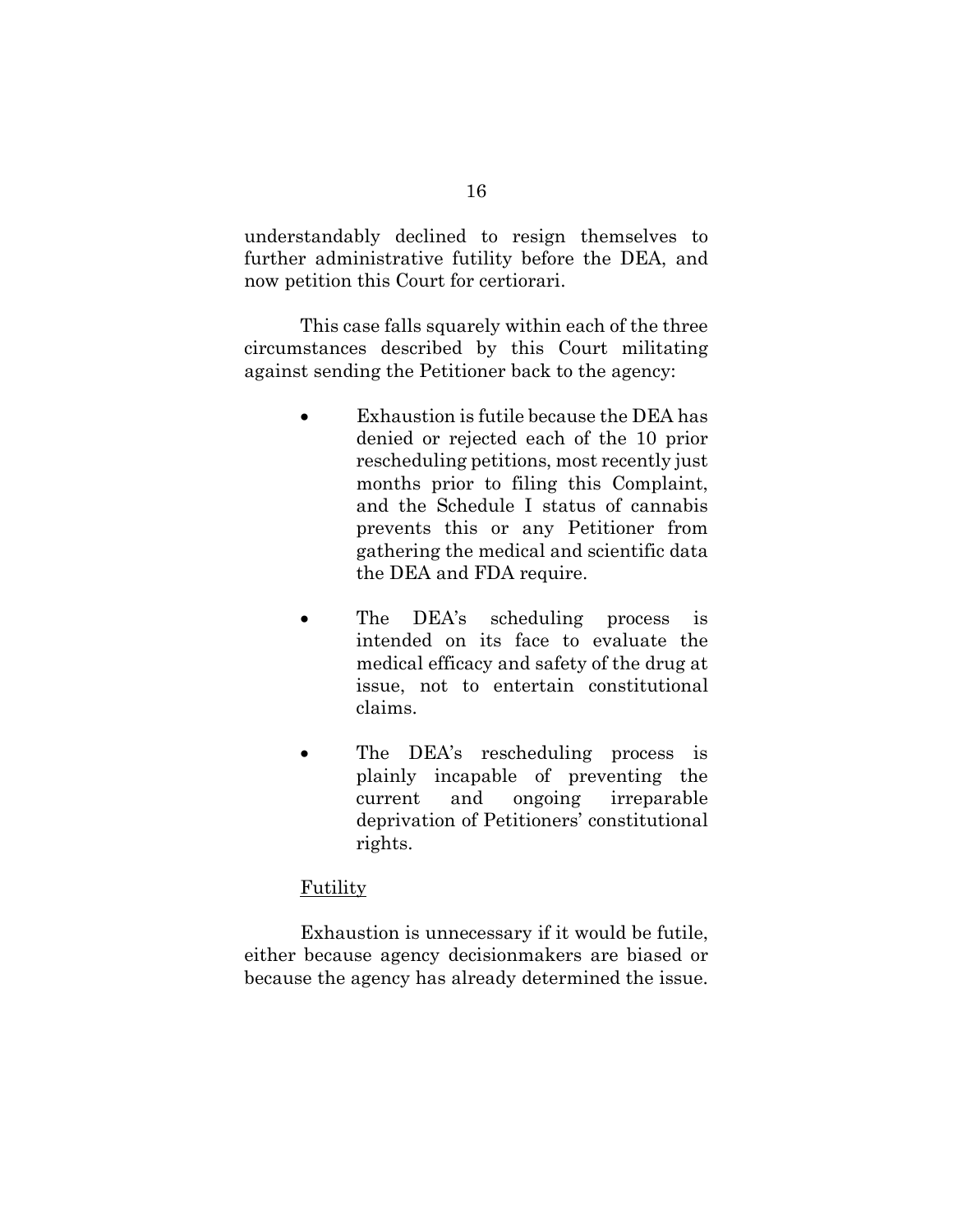*The DEA has determined the issue, no less than 10 times to date.* The Second Circuit found this consideration inapplicable because the Attorney General and Director of the DEA named in the Complaint no longer serve in these capacities. Petitioners allege a *decades-long* pattern of bias and animus motivating the enactment of the CSA and the practices of the agency from inception to the present time, not the isolated statements of individual officials at a single point in time.

Petitioners' Complaint detailed the long and unsuccessful history of petitions to reschedule cannabis, as well as the anti-cannabis bias of the DEA, its leaders past and present, and the then-Attorney General.

Since the CSA was enacted in 1970, the DEA has been entertaining rescheduling petitions for the past fifty years on a virtually continuous basis and has rejected each one. Irrespective of the merits of the DEA's decisions, it is plain the DEA is disinclined to change its position, at least in the absence of substantial new research that the DEA itself prohibits researchers from undertaking.

The DEA has erected a classic Catch-22, Kafkaesque state of affairs that forever consigns cannabis to Schedule I status unless this Court steps in and exercises jurisdiction. According to the DEA, cannabis cannot be rescheduled because it has not been adequately researched for the FDA to conclude that it is effective and safe. But cannabis cannot be properly researched to the satisfaction of the DEA and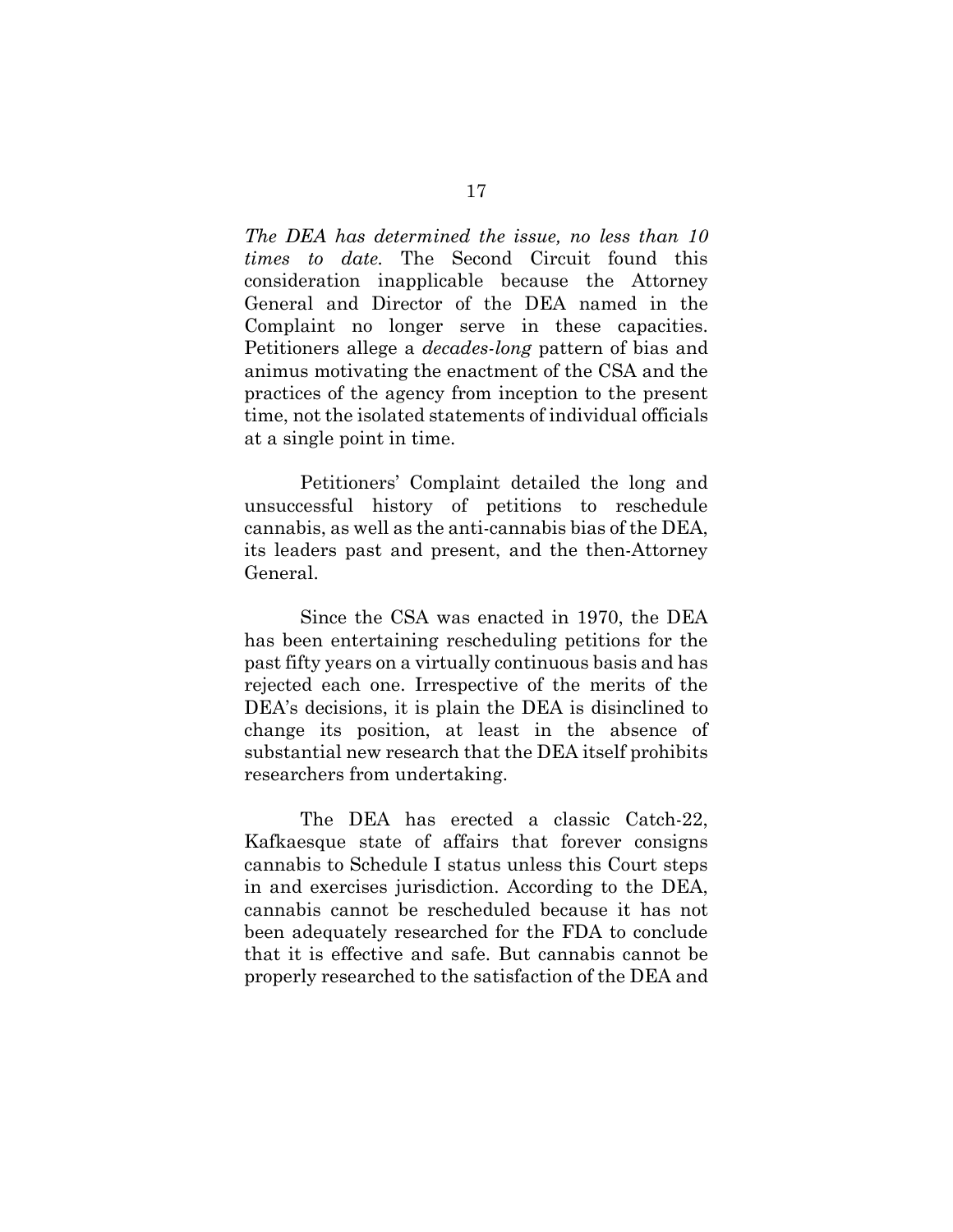the FDA because to do so would violate the very law Petitioners and many others have sought to change through the administrative process of petitioning to reschedule cannabis – for the past fifty years – without success.

No medical institution that receives or seeks federal funding is willing to sponsor and undertake the high-quality clinical studies of cannabis the DEA and FDA demand because of the significant risk and catastrophic consequence of losing the many streams of federal funding on which they rely. Hospitals cannot afford to jeopardize the Medicare, Medicaid, and many other streams of federal funds they receive by engaging in clinical research activity that requires them to procure and dispense a Schedule I drug in violation of the CSA.

Likewise, colleges and universities cannot afford to sponsor this research and risk losing the billions of dollars in research grants, student financial aid, and other forms of federal financial assistance upon which they rely. Moreover, most research hospitals and research universities are  $501(c)(3)$ nonprofit organizations that cannot afford to jeopardize the tax-exempt status upon which they have erected billion-dollar institutions by allowing researchers to properly evaluate the medical efficacy and safety of cannabis.

Most vexing of all for the Petitioners, (as well as the patients, doctors and researchers who want to engage in this much-needed research), the federal agency requiring this research to reclassify cannabis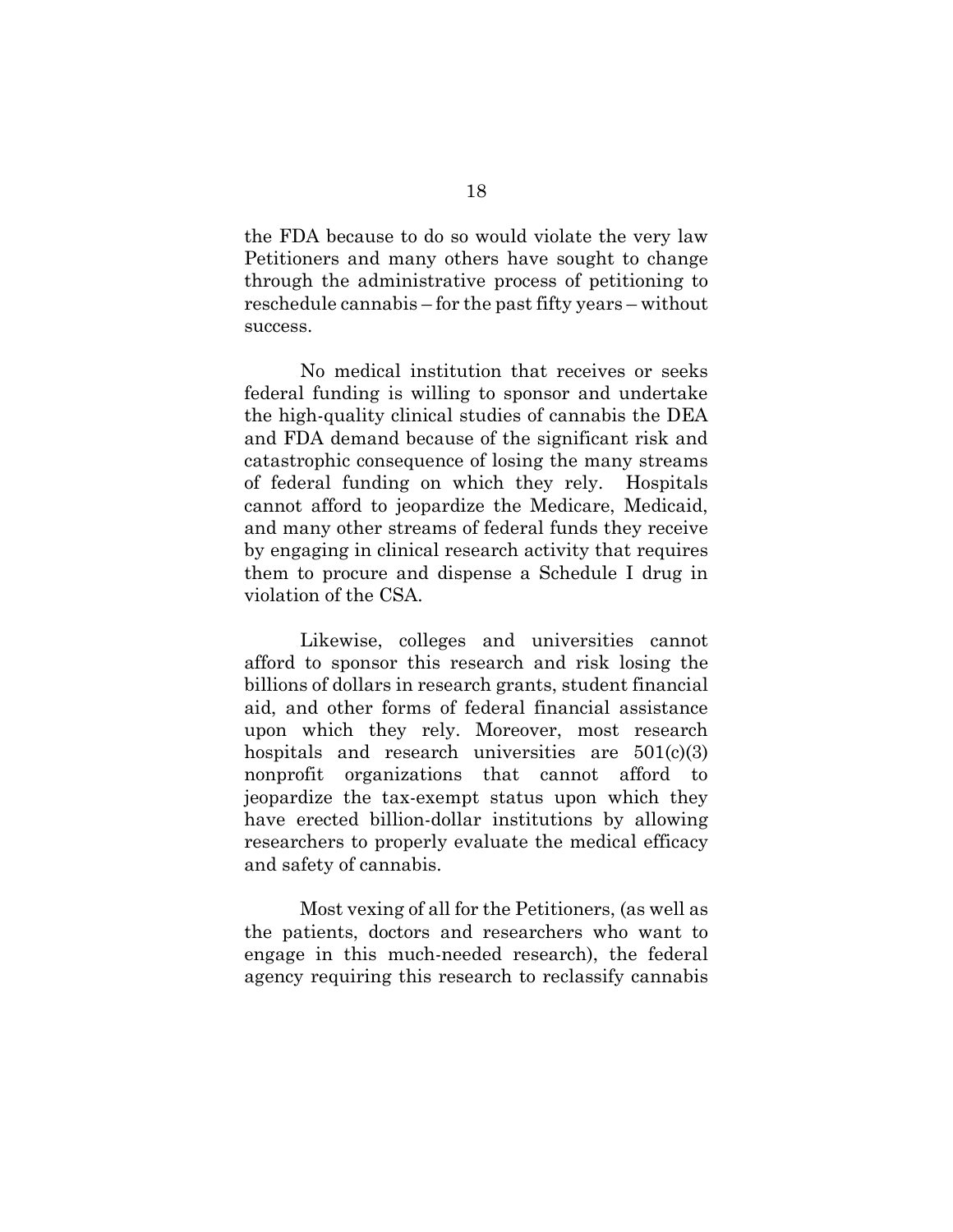is the very same agency that vigorously wields the CSA and threat of enforcement action to prevent that research from being conducted. That threat is real: DOJ actively usurps the Funding Riders through administrative subpoenas and unwarranted antitrust scrutiny of cannabis companies. If research institutions were to engage in the research demanded by the DEA rescheduling process, they would subject themselves to prosecution and/or suspension and debarment from federal programs.

Perhaps the most damning evidence of the futility of sending the Petitioners back to once again endure the Sisyphean task of the DEA rescheduling process is the federal government's own patent application in 1999 entitled "Cannabinoids as Anti-Oxidants and Neuroprotectants." (App.289a). Notwithstanding the DEA's 2016 denials based on the FDA's conclusions that cannabis has no medical use or efficacy, the same Department of Health and Human Services ("HHS") upon which the DEA and Attorney General are required to rely in judging the efficacy of cannabis, applied for and in 2003 received Patent No. 6,630,507 B1 from the USPTO. Despite the Government's own contention to the USPTO in 1999 that cannabis compounds have medical uses for purposes of securing intellectual property rights, the DEA and FDA have been unwilling to concede these same facts for purposes of rescheduling petitions.

The Second Circuit erroneously found exhaustion to be "sensible" because it would protect agency authority, promote judicial efficiency, and allow the agency to apply its expertise, but ignored the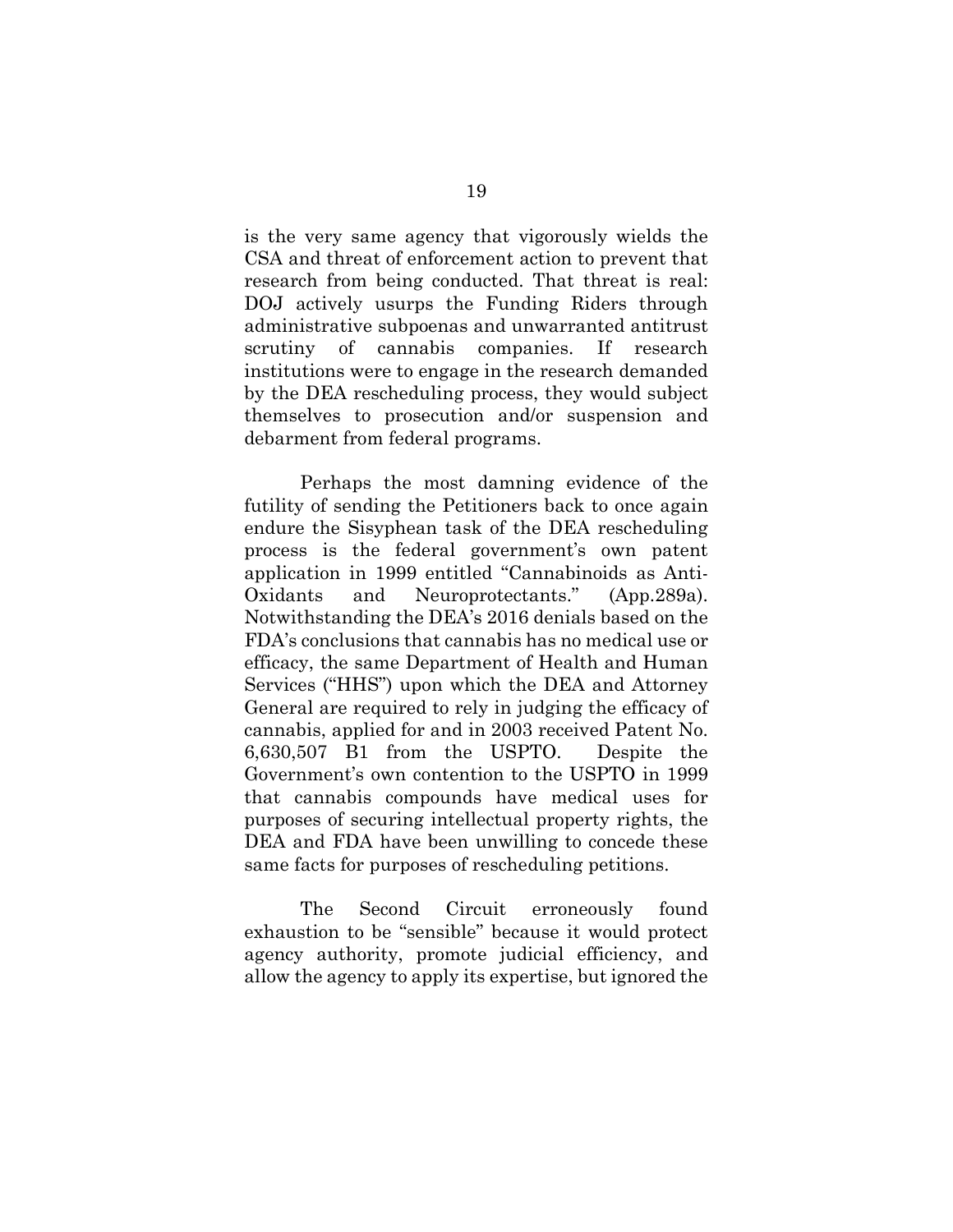long history of DEA denials, and especially the DEA's most recent petition denials in 2016. The DEA has had fifty years to correct the quite evident flaws of the temporary legislative classification of cannabis. Instead, the DEA has used each opportunity to erect further barriers to relief and to frustrate the very research needed to properly evaluate the legislative classification.

Requiring Petitioners to file yet another rescheduling petition at this juncture constitutes the very essence of futility.

#### Lack of Remedy/Competence

Second, exhaustion is unnecessary where the administrative process would be incapable of granting adequate relief. The Second Circuit erred in concluding that Petitioners wish to pursue reclassification of cannabis, and thus, they must avail themselves of the DEA's administrative process. That is not the claim Petitioners made, nor the relief Petitioners sought. Petitioners do not claim "developments in medical research and government practice should lead to the reclassification of marijuana." (App.13a). The Second Circuit dismissed the Complaint after rewriting and recharacterizing it, rather than taking the claims as pled by Petitioners.

Any fair reading of Petitioners' Complaint reveals that their claim is not that there have been new medical or scientific developments since the 2016 denials, but that the very enactment of the CSA in the 1970s and the subsequent administration of it by the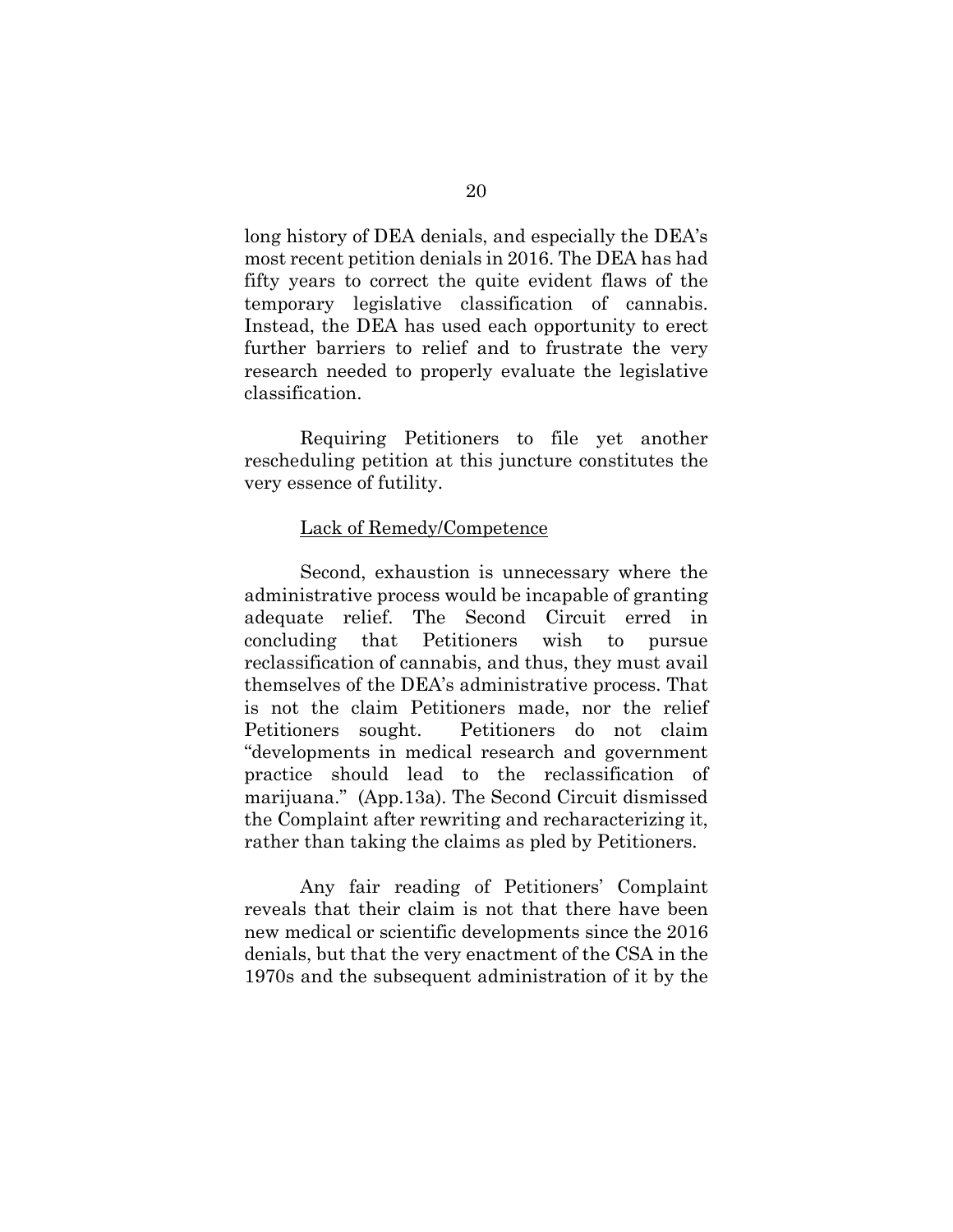DEA are unconstitutional. Petitioners allege the Government has been motivated by anti-drug bias and racial animus. They claim that they have been personally injured and deprived of their rights to federal benefits, to petition their government, and to travel. Petitioners seek to prove that the agency charged with administering the CSA has been biased, and in being so, has abused its wide-ranging administrative powers and fearsome criminal powers to forever consign cannabis to Schedule I status.

These sorts of factual claims, and the constitutional consequences, are not at all suited for determination by the very agency Petitioners accuse of a fifty-year history of bias and animus. In our system of checks and balances, Petitioners' claims are properly heard only by the judiciary.

Petitioners do not seek to reschedule cannabis. Rather, they seek to invalidate the CSA's provisions with regard to cannabis and enjoin its enforcement. As such, no administrative remedy can afford them the relief they seek.

The DEA's scheduling process is designed to evaluate the medical value and safety of cannabis, not the constitutionality of the CSA or of the DEA's actions. Petitioners' constitutional claims are not within the institutional competence of the DEA petitioning process. The DEA and Attorney General's track record is clear: they do not believe the CSA or their actions have been unconstitutional. Indeed, they so argued in the courts below here.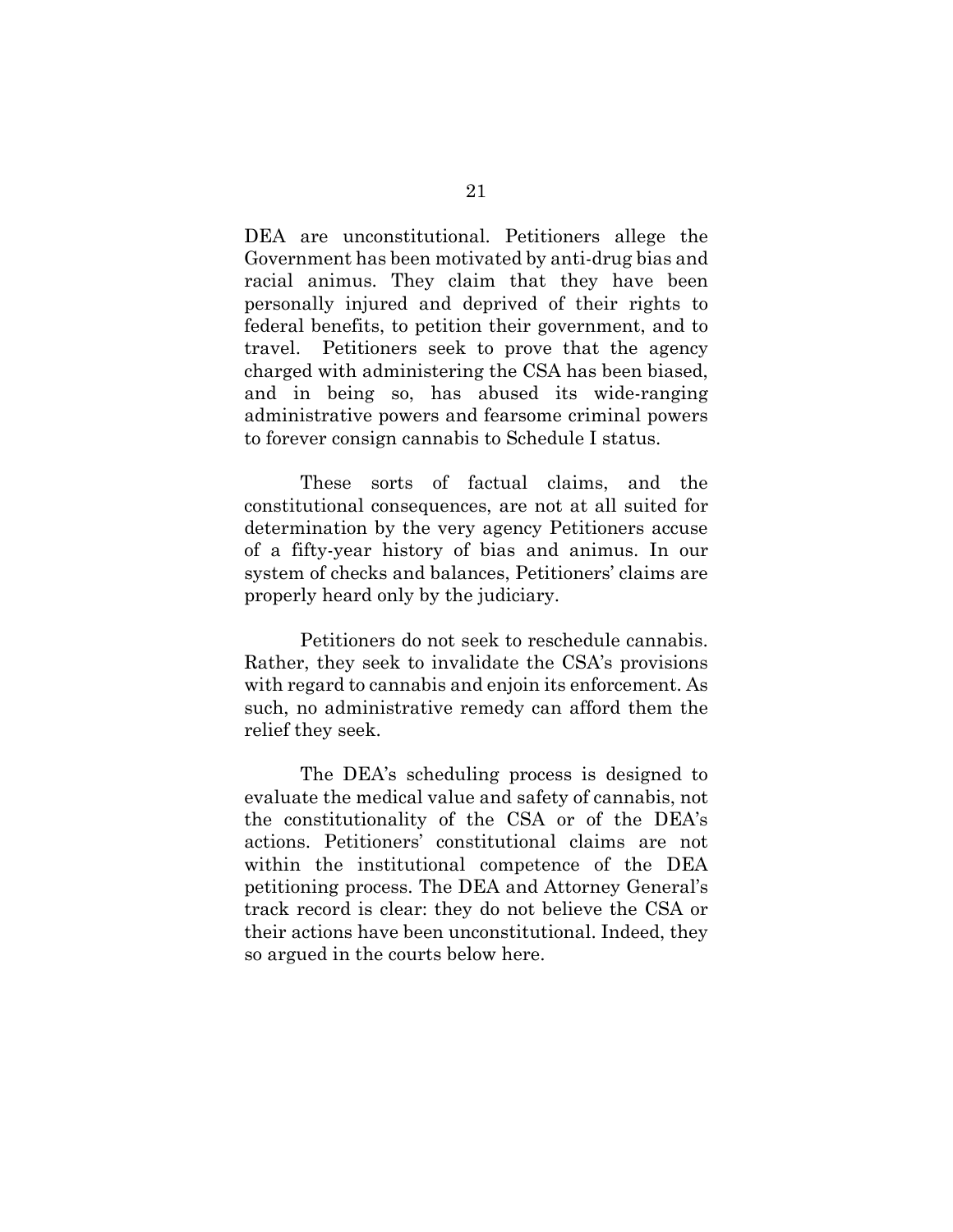Resolution of the constitutional violations and deprivations alleged in the Complaint, such as the racial animus underlying enactment of the CSA, is more properly the province of the courts than of a law enforcement agency that has derived its funding by prosecution of thousands of individuals for violations of the CSA and the fact many of those convictions would be jeopardized were it to accept Petitioners' constitutional challenges.

#### Undue Prejudice

Third, exhaustion is unnecessary "where pursuing agency review would subject plaintiffs to undue prejudice. … In particular, 'an unreasonable or indefinite timeframe for administrative action' may sufficiently prejudice plaintiffs to justify a federal court taking a case prior to the exhaustion of administrative remedies." *McCarthy*, 503 U.S. at 146- 47. Here, while the Second Circuit was more charitable, allowing that irreparable injury flowing from delay incident to exhausting remedies militates in favor of waiving exhaustion, it erroneously concluded that despite the "apparently dire situation of some of the Plaintiffs," they are not injured because they are able to obtain their "life-saving medication."

The Second Circuit missed the forest for the trees. Petitioners' irreparable injury is not that they cannot receive their medication currently; their present and ongoing injury is the violation of their constitutional rights to travel on federal lands and to petition the government, among others, for injuries that are irremediable except by a judicial declaration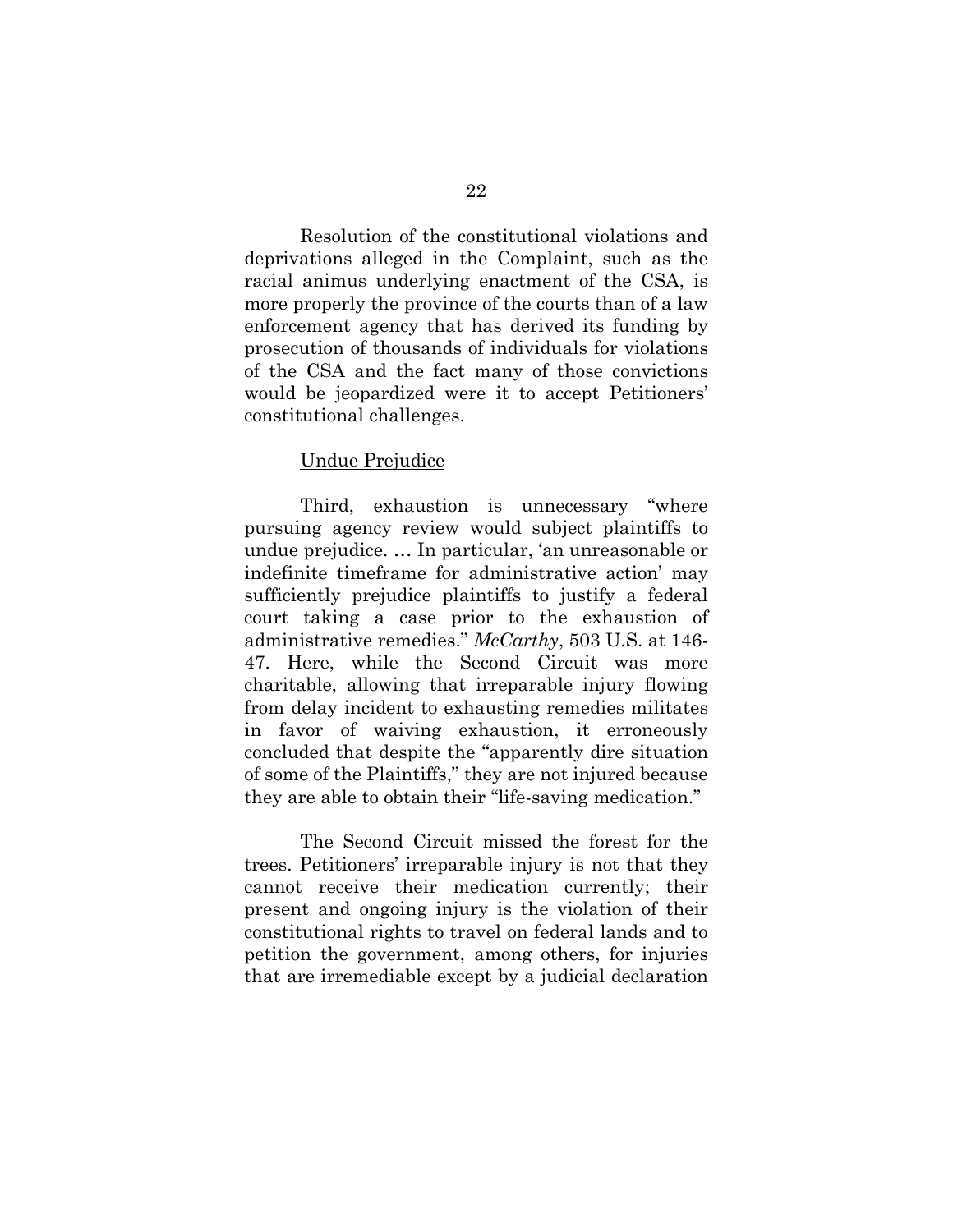freeing them of the criminal consequences of the Schedule I status of cannabis and enjoining DEA enforcement.

As eloquently detailed by Petitioners in their Petition, medical cannabis patients cannot access certain federally provided healthcare services. They may not administer life-saving medication at home if they live on federal or tribal lands or in federally subsidized housing. Many schools, hospitals and social service institutions that receive federal funds prohibit or strictly limit patients from possessing or using their medically necessary cannabis in institutional settings because of the fear of prosecution or loss of funding for violating the CSA. *See e.g., Brown v. Woods Mullen Shelter/Bos. Pub. Health Comm'n*., 2017 WL 4287909 (Mass. Super. Aug. 28, 2017) (expulsion from homeless shelter due to state-legal medically prescribed marijuana); *Albuquerque Pub. Sch. v. Sledge*, 2019 WL 3755954 (D.N.M. Aug. 8, 2019) (disabled kindergartner denied access to school due to medical cannabis); *Nation v. Trump*, 2020 WL 3410887 (9th Cir. June 22, 2020) (medical cannabis patient evicted from public housing). Their rights to travel with their medically necessary cannabis onto or across federal property and to petition their federal representatives are severely inhibited by the Schedule I status of cannabis. *Rehaif v. U.S.*, 139 S.Ct. 2191, 2211 (2019) ("In a State that chooses to legalize marijuana, possession is wrongful  $\parallel$  if the defendant is on federal property") (citation omitted). State-licensed companies are subject to civil RICO liability for operating businesses in violation of the CSA, notwithstanding state authorization and the Federal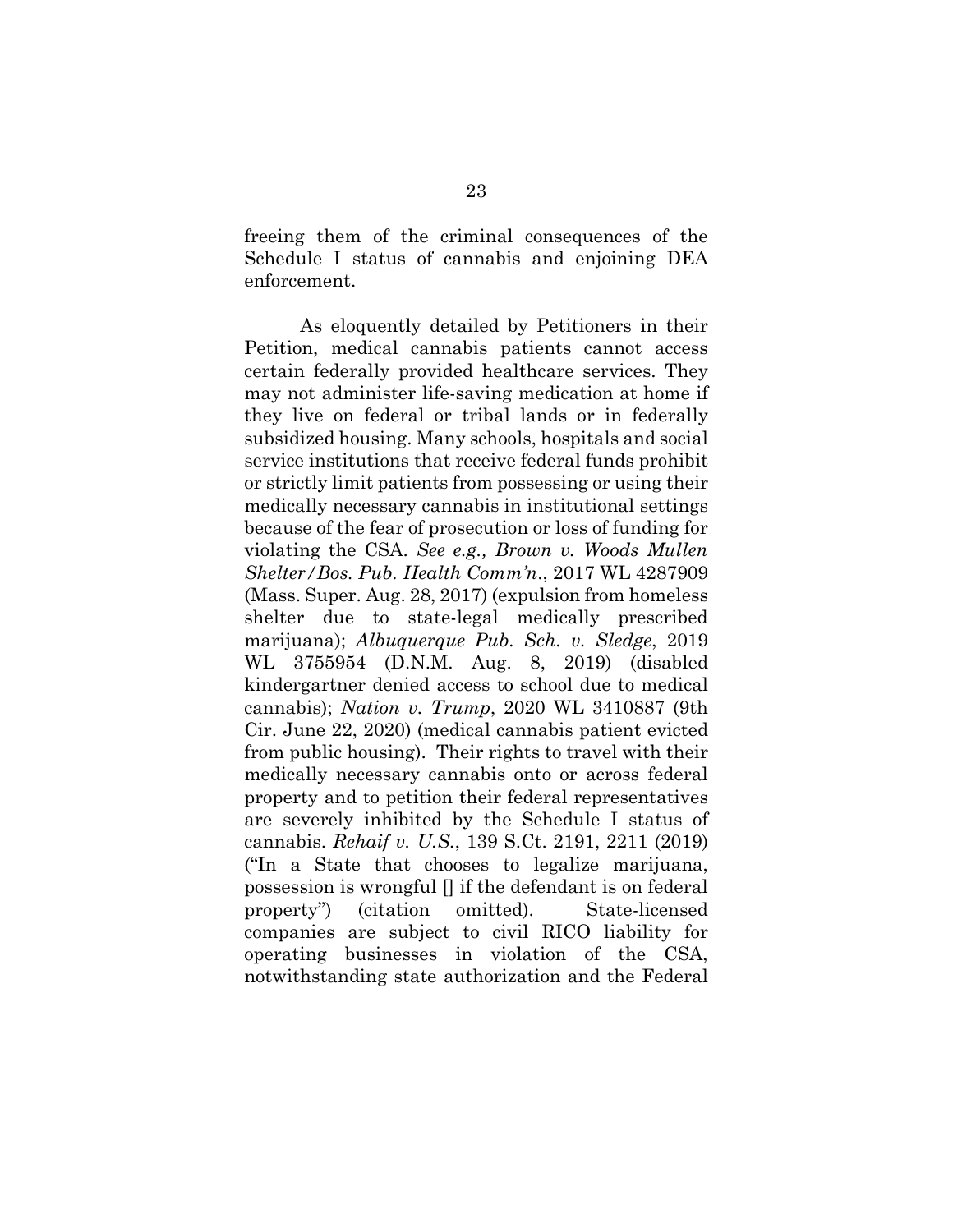Riders that prohibit criminal prosecution of the predicate acts under the CSA. *Safe Streets Alliance v. Hickenlooper*, 859 F.3d 865 (10th Cir. 2017).

Acknowledging the DEA's long delays, the Second Circuit held that "long delays cast doubt on the appropriateness of requiring exhaustion." (App.20a, *citing Gibson v. Berryhill*, 411 U.S. 564, 575 n.14 (1973)). The Second Circuit held out the prospect that "undue delay by the agency might make applicable each of the three exceptions to exhaustion. [U]ndue delay, if it in fact results in catastrophic health consequences, could make exhaustion futile. Moreover, the relief the agency might provide could, because of undue delay, become inadequate. And finally, and obviously, Plaintiffs could be unduly prejudiced by such delay." *Id*.

The futility of petitioning the DEA is evident in light of its fifty-year history of denials, including the two denials issued immediately preceding the filing of Petitioners' Complaint. The DEA is not competent to resolve Petitioners' constitutional claims, and Petitioners are deprived daily of their core life and liberty interests. The Second Circuit erred in requiring Petitioners to exhaust their remedies before the DEA.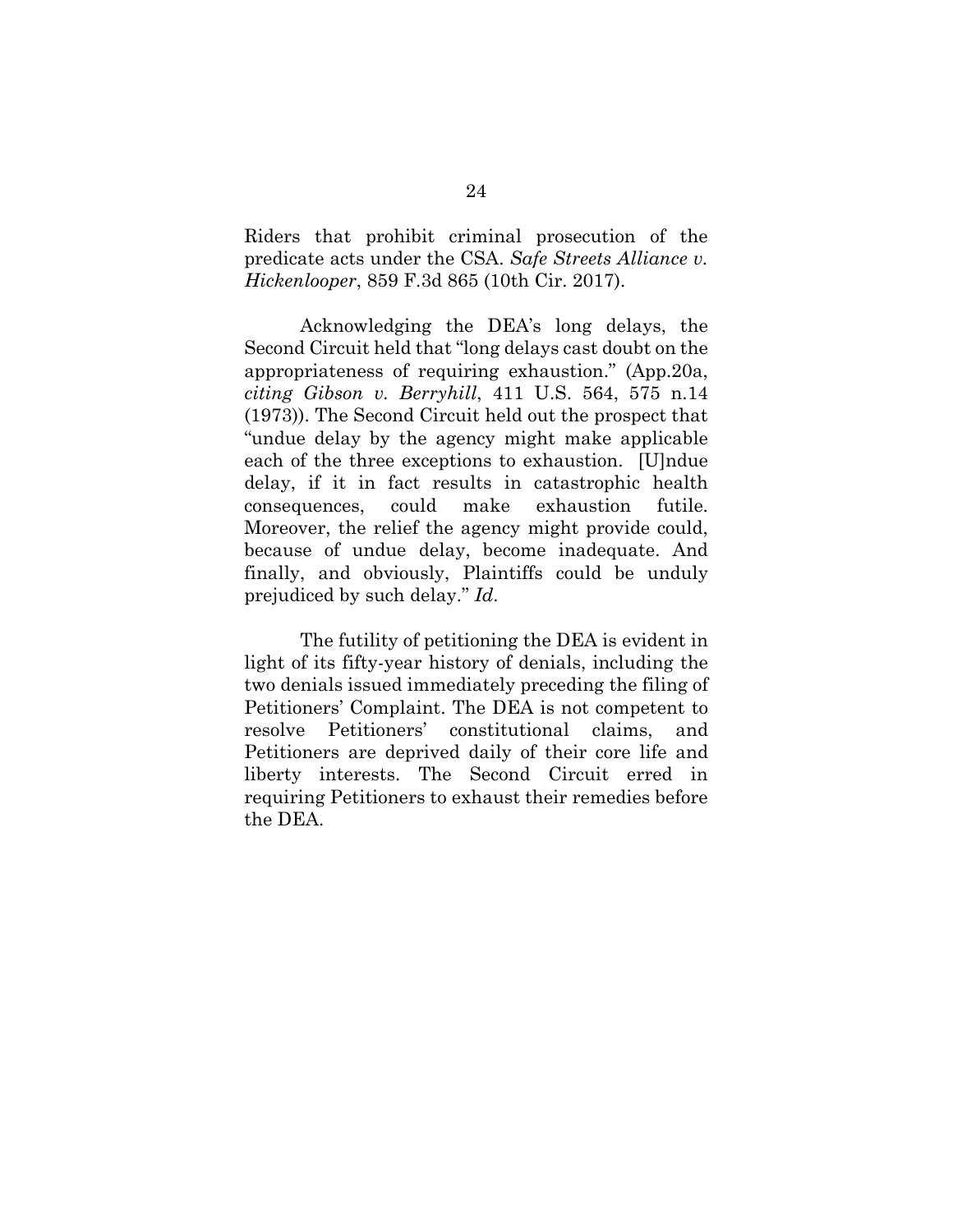# **II. CERTIORARI SHOULD BE GRANTED TO RESOLVE CONFLICTING POLICIES AND IMPLEMENTATIONS BY THREE FEDERAL DEPARTMENTS.**

Certiorari is appropriate because the federal government, through its various departments and agencies, is addressing medical cannabis in inconsistent and contradictory ways. That creates chaos in public policy and in legal implementation. By granting certiorari, the Court can reconcile policy and implementation with the Constitution, and benefit the public.

The CSA requires the Attorney General to rely on HHS for medical and scientific determinations in cannabis rescheduling petitions. 18 U.S.C. § 811(b). Based on research at the National Institutes of Health ("NIH"), HHS filed a U.S. Patent Application in 1999 entitled "Cannabinoids as Anti-Oxidants and Neuroprotectants." The federal patent system is grounded in the Constitution (Article I Section 8 clause 8); it is highly credible, objective, and rigorous, and plays a major role in bringing medical innovation forward commercially for the public good. Further, the patent literature is a highly valuable and accessible repository of scientific and technical innovation.

The patent was issued in 2003 by the USPTO, an agency of the Department of Commerce, as U.S. Patent No. 6,630,507. (App.289a). The independent actions of these two cabinet-level Departments directly contradict DEA findings that cannabis has no medical use or efficacy. Both NIH and the USPTO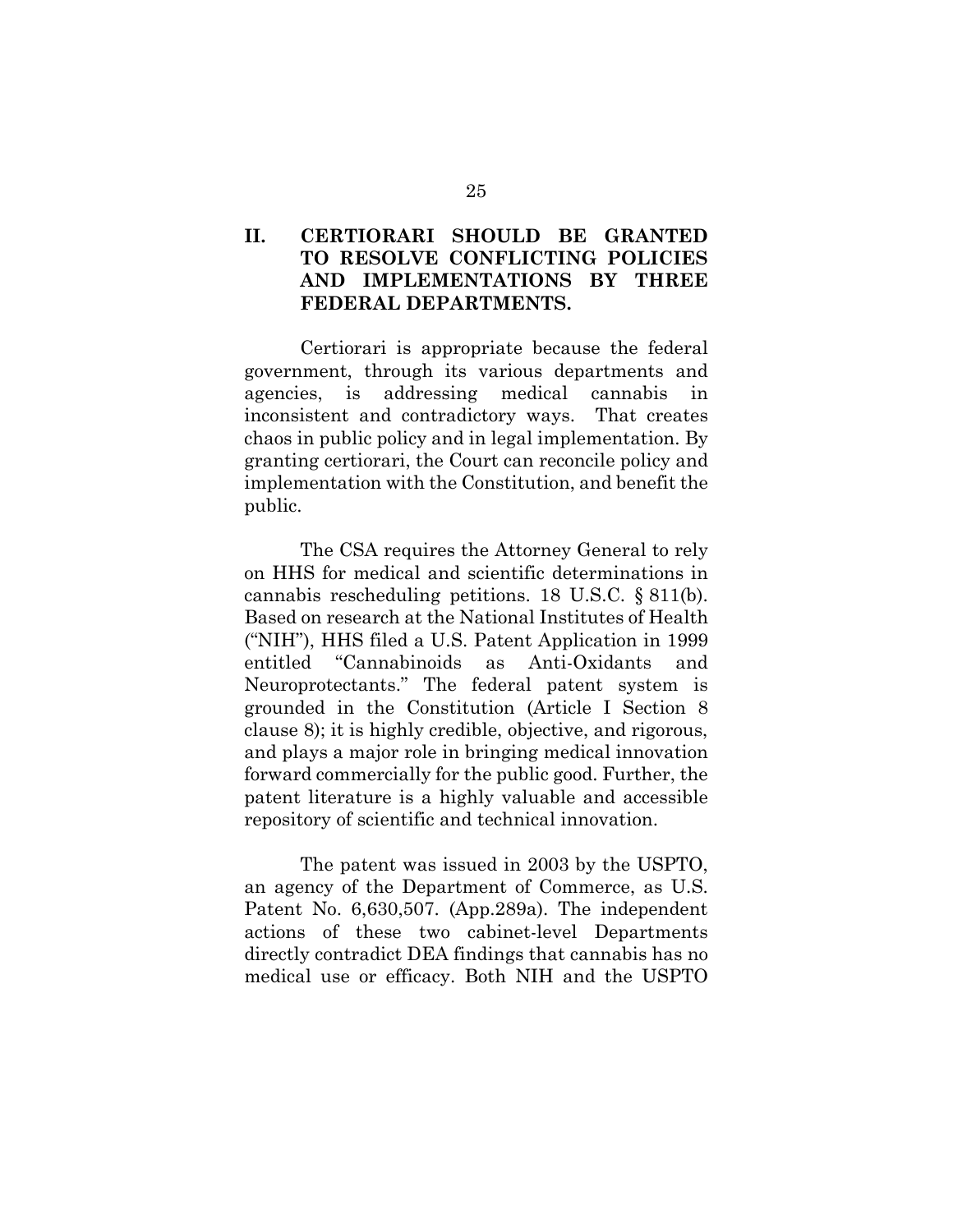have a long tradition of careful deliberation and sound managerial practices. NIH is performing its role, driving basic research, and bringing medical innovation forward to the public. The USPTO is performing its role by rationally, objectively, and rigorously examining patent applications and awarding patents for inventions that meet their quality criteria.

The inventors on U.S. Patent 6,630,507 were leading scientists, and one of them (Axelrod) was a Nobel Prize winner. The science behind U.S. Patent 6,630,507 was included in a broad area of research that began in the 1970s, and ultimately yielded the concept that biochemicals such as neurotransmitters, hormones, and drugs typically exert their action by way of binding to specific chemical receptors throughout the body.

In the abstract of U.S. Patent 6,630,507, which clearly describes a science-based medical treatment, HHS represented to USPTO, and USPTO accepted its claim, that cannabinoids found in cannabis have particular application in limiting neurological damage following stroke and trauma and in treating Alzheimer's and Parkinson's diseases and HIV dementia:

> Cannabinoids have been found to have antioxidant properties, unrelated to NMDA receptor antagonism. *This new found property makes cannabinoids useful in the treatment and prophylaxis of wide variety of oxidation associated*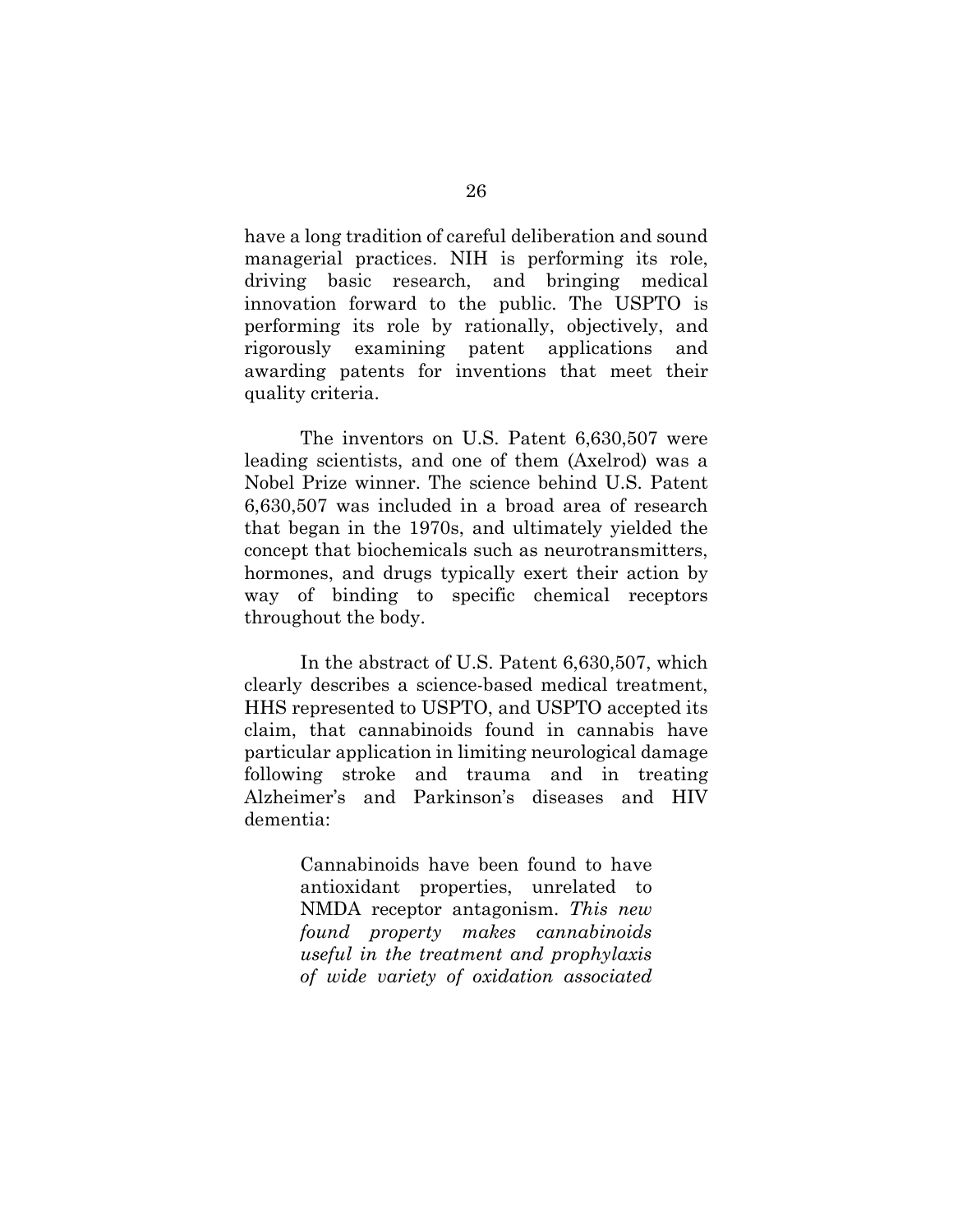*diseases, such as ischemic, age-related, inflammatory and autoimmune diseases. The cannabinoids are found to have particular application as neuroprotectants, for example in limiting neurological damage following ischemic insults, such as stroke and trauma, or in the treatment of neurodegenerative diseases, such as Alzheimer's disease, Parkinson's disease and HIV dementia.* 

(App.290a) (*emphasis added*).

Some twenty-one years after the filing of the U.S. Patent 6,630,507, the reported data and conclusions remain unchallenged, and indeed have served as an opening for further development of cannabinoid compounds for medical treatments. Cannabinoid research and patenting activity for medical use has been distributed about equally among three areas: (1) receptors and ligands, (2) pharmaceutical composition (including formulation, bioavailability), and (3) disease treatments. Diseases identified as treatment targets include psychological conditions (anxiety, depression), arthritis, asthma, inflammatory diseases, neurological and brain disease, nausea, and epilepsy. The most active entities now involved in development of cannabinoid for medical use are mid-sized pharmaceutical companies.

Based on the work of NIH, HHS has officially asserted the medical utility of cannabis, and the Department of Commerce, through the USPTO, has reviewed and accepted the claims of HHS and select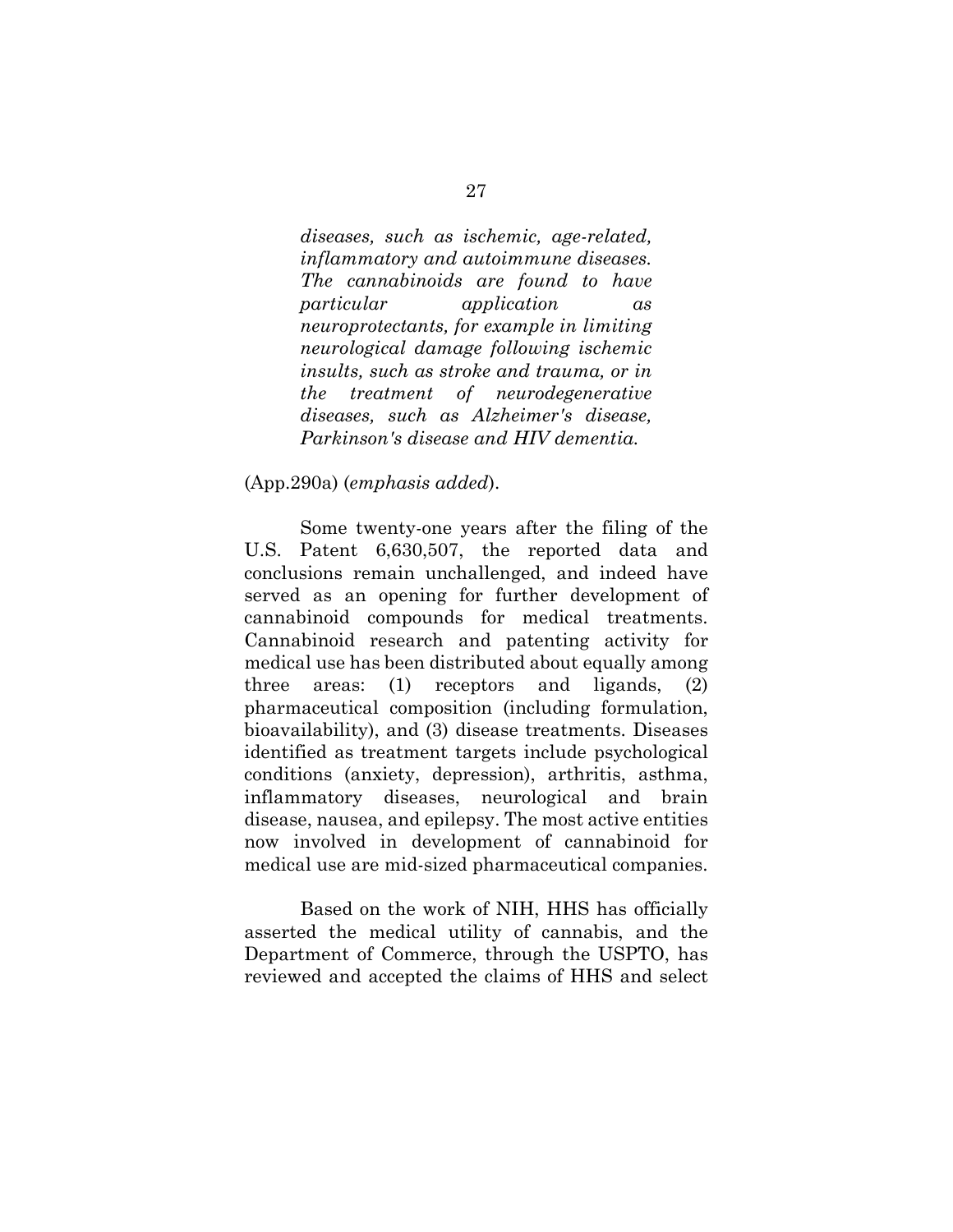other applicants who are actively researching and filing patents for medical uses of cannabis. Yet, the DEA perpetually and arbitrarily refuses to recognize the medical utility of cannabis in the rescheduling process. Aside from affirming the futility of the DEA rescheduling process, the conflicting agency approaches underscore the need for this Court to exercise jurisdiction and resolve these conflicts that subject Petitioners to ongoing and severe constitutional harm.

#### **CONCLUSION**

This Court should grant certiorari to bring clarity and coherence to this regulatory area in order to relieve Petitioners of constitutional harm. Because classification of cannabis as a Schedule I drug prevents precisely the research needed to satisfy the prerequisites for rescheduling under the CSA, further administrative process is futile. Moreover, because the DEA refuses to accept the conclusions of HHS, NIH and USPTO that cannabis has medical value, conflicts endure at the federal level, causing Petitioners harm. INCBA, on behalf of attorneys who themselves are subject to criminal prosecution, disciplinary proceedings, and significant professional risks for advising compliant participants in the state-legalized cannabis industry, join Petitioners in respectfully requesting that the Court grant the Petition for Writ of Certiorari.